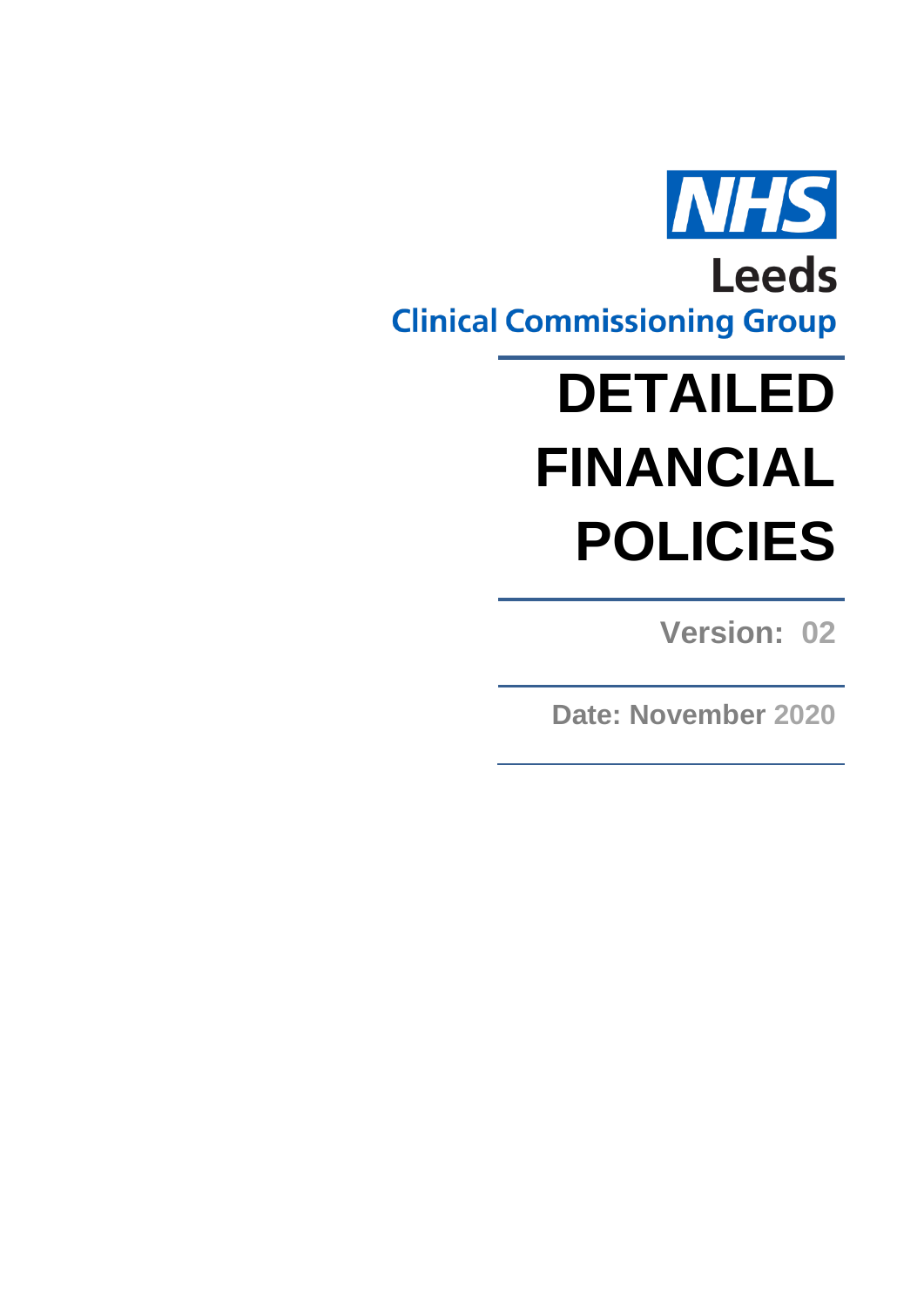# **Contents**

| 1 <sub>1</sub> |                                                                                         |  |  |
|----------------|-----------------------------------------------------------------------------------------|--|--|
| 1.1            |                                                                                         |  |  |
| 1.2            |                                                                                         |  |  |
| 2.             |                                                                                         |  |  |
| 2.1            |                                                                                         |  |  |
| 2.2            |                                                                                         |  |  |
| 2.3            |                                                                                         |  |  |
| 2.4            |                                                                                         |  |  |
| 2.5            |                                                                                         |  |  |
| 2.6            |                                                                                         |  |  |
| 3.             |                                                                                         |  |  |
| 3.1            |                                                                                         |  |  |
| 3.2            |                                                                                         |  |  |
| 3.3            |                                                                                         |  |  |
| 3.4            |                                                                                         |  |  |
| 3.5            |                                                                                         |  |  |
| 3.6            |                                                                                         |  |  |
| 4.             |                                                                                         |  |  |
| 4.1            |                                                                                         |  |  |
| 4.2            | Commercial (Bank) and Government Banking Service (GBS) Accounts 13                      |  |  |
| 4.3            |                                                                                         |  |  |
| 4.4            |                                                                                         |  |  |
| 5.             | Income, Fees and Charges and Security of Cash, Cheques and Other Negotiable Instruments |  |  |
| 5.1            |                                                                                         |  |  |
| 5.2            |                                                                                         |  |  |
| 5.3            |                                                                                         |  |  |
| 5.4            |                                                                                         |  |  |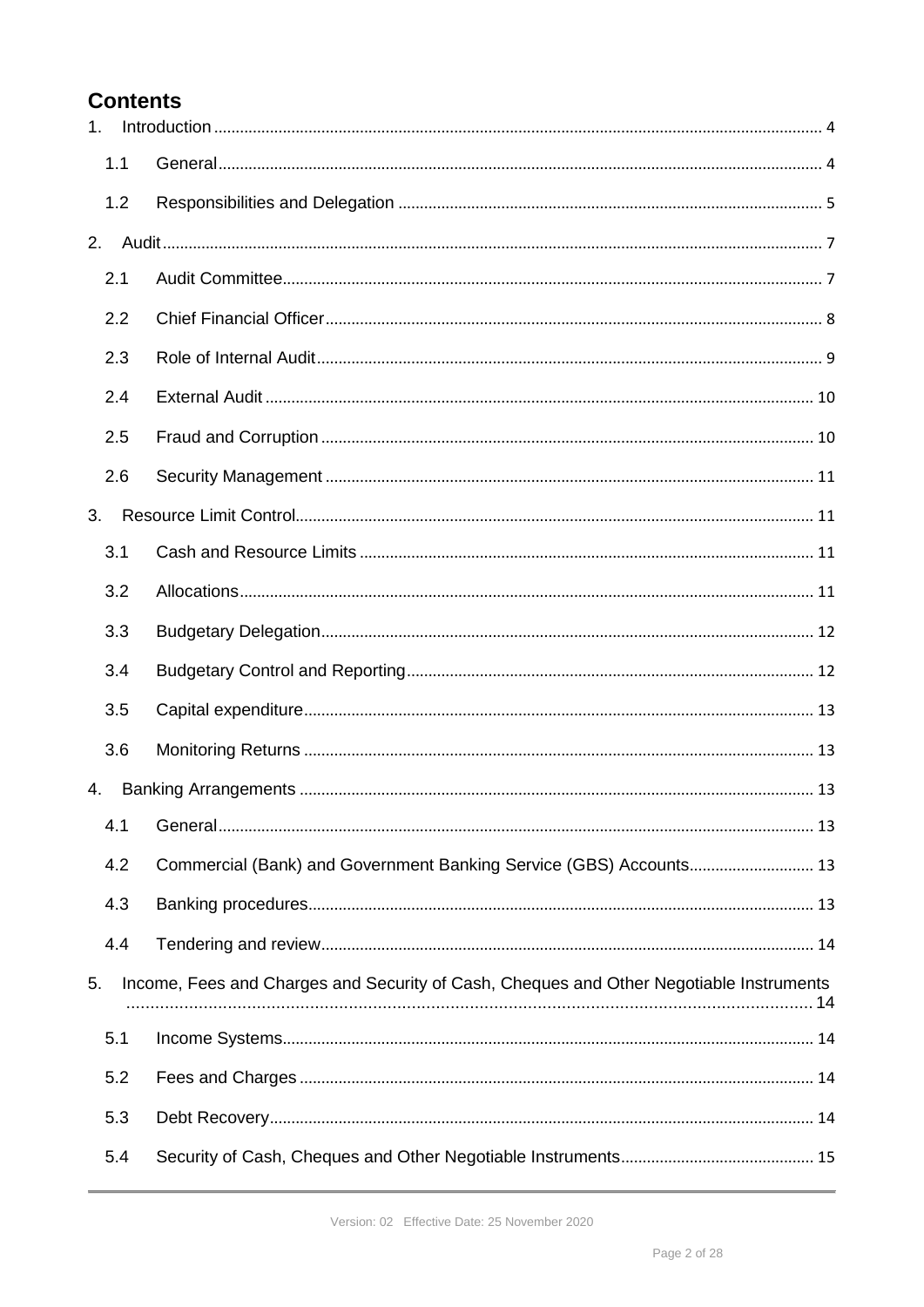| 6.   |                                                                                        |  |  |  |
|------|----------------------------------------------------------------------------------------|--|--|--|
| 6.1  |                                                                                        |  |  |  |
| 6.2  |                                                                                        |  |  |  |
| 6.3  |                                                                                        |  |  |  |
| 7.   |                                                                                        |  |  |  |
| 7.1  |                                                                                        |  |  |  |
| 8.   |                                                                                        |  |  |  |
| 9.   |                                                                                        |  |  |  |
|      |                                                                                        |  |  |  |
|      | 11. Terms of Service, Allowances and Payment of Members of the NHS Governing Board and |  |  |  |
|      | 11.1                                                                                   |  |  |  |
|      | 11.2                                                                                   |  |  |  |
|      | 11.3                                                                                   |  |  |  |
|      | 11.4                                                                                   |  |  |  |
|      |                                                                                        |  |  |  |
|      |                                                                                        |  |  |  |
| 13.1 |                                                                                        |  |  |  |
|      | 13.2                                                                                   |  |  |  |
|      |                                                                                        |  |  |  |
| 14.1 |                                                                                        |  |  |  |
|      | 14.2                                                                                   |  |  |  |
|      |                                                                                        |  |  |  |
| 15.1 |                                                                                        |  |  |  |
|      | 15.2                                                                                   |  |  |  |
|      |                                                                                        |  |  |  |
|      |                                                                                        |  |  |  |
|      |                                                                                        |  |  |  |
|      |                                                                                        |  |  |  |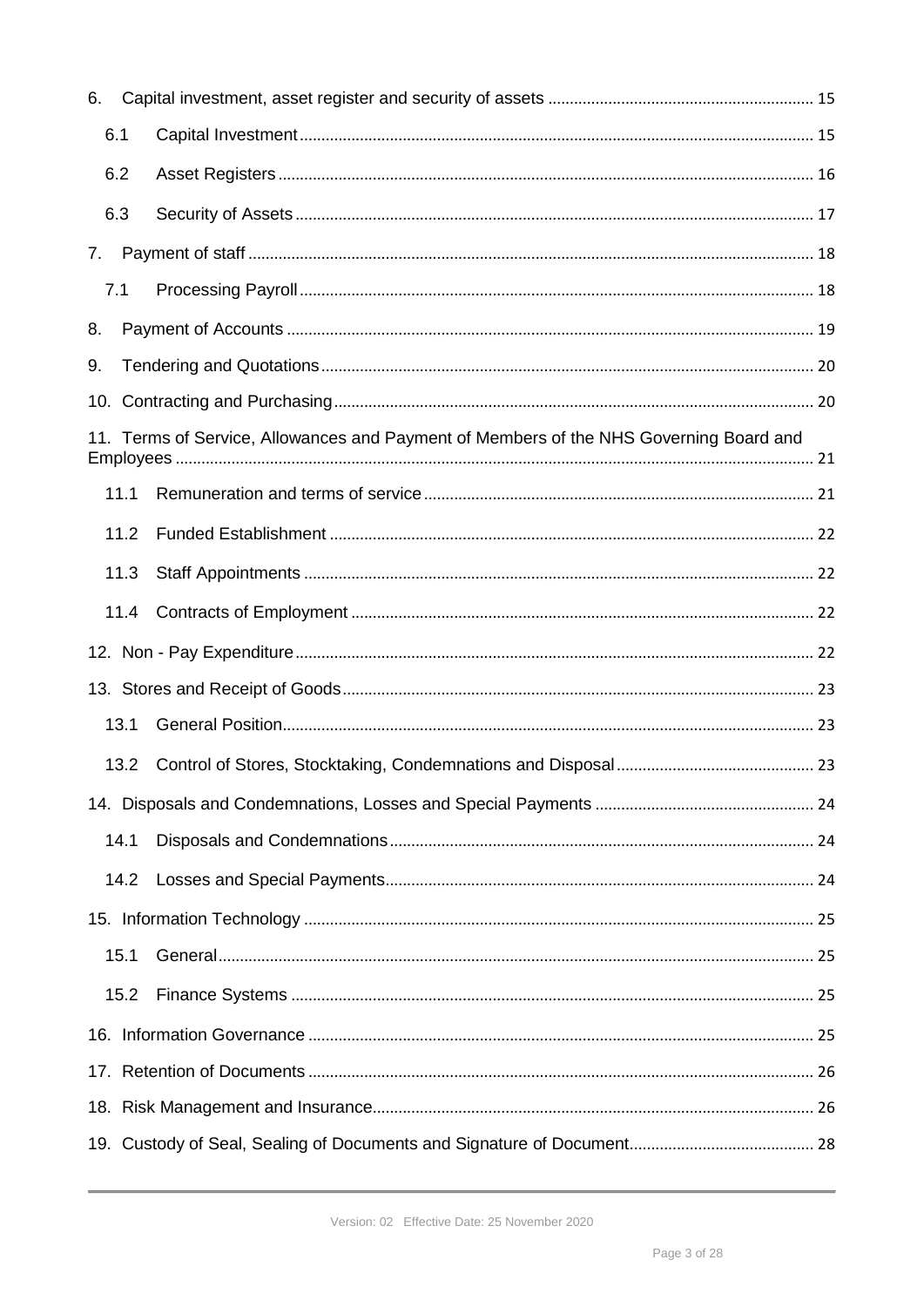# <span id="page-3-0"></span>**1. Introduction**

### <span id="page-3-1"></span>*1.1 General*

- 1.1.1 These Detailed Financial Policies (DFPs) are issued in accordance with the Directions issued by the Secretary of State for Health under the provisions of the NHS Act 2006 as amended by the Health and Social Care Act 2012, with responsibilities set out under that and subsequent secondary legislation for the regulation of the conduct of NHS Leeds Clinical Commissioning Group ("the CCG") in relation to all financial matters. They shall have effect as if incorporated in the Standing Orders (SOs) of the CCG.
- 1.1.2 These DFPs detail the financial responsibilities, policies and procedures adopted by the CCG. They are designed to ensure that the NHS LCCG's financial transactions are carried out in accordance with the law and Government policy in order to achieve probity, accuracy, economy, efficiency and effectiveness. They should be applied in conjunction with the matters reserved to the Governing Body and the Scheme of Delegation.
- 1.1.3 These DFPs identify the financial responsibilities that apply to everyone working for the CCG and its constitutional organisations. The user of these DFPs must also take into account relevant prevailing Department of Health and Social Care and/or Treasury instructions. The Chief Financial Officer must approve all financial procedures.
- 1.1.4 Should any difficulties arise regarding the interpretation or application of any of the DFPs, the advice of the Chief Financial Officer must be sought before acting. The user of these DFPs should also be familiar with and comply with the CCG Standing Orders (SOs).
- 1.1.5 Failure to comply with DFPs and SOs can in certain circumstances be regarded as a disciplinary matter that could result in dismissal.
- 1.1.6 If for any reason these DFPs are not complied with, full details of the non-compliance and any justification for non-compliance shall be reported to the next formal meeting of the Audit Committee for determining or ratifying action. All members of the Governing Body, and all staff, have a duty to disclose any non-compliance with these DFPs to the Chief Financial Officer as soon as possible.
- 1.1.7 Wherever the title Accountable Officer, Chief Financial Officer, or other nominated officer is used in these instructions, it shall be deemed to include such other directors or employees as have been duly authorised to represent them, except in respect of Banking Arrangements (see section 4).
- 1.1.8 Any expression to which a meaning is given in the National Health Service Act 2006 (as amended) or in the Financial Directions made under the Act shall have the same meaning in these instructions; and
	- (a) "Budget" means an amount of resources expressed in financial terms proposed by the CCG for the purpose of carrying out over a specific period all or part of the functions of the CCG.
	- (b) "Budget Holder" means the individual with delegated CCG authority to manage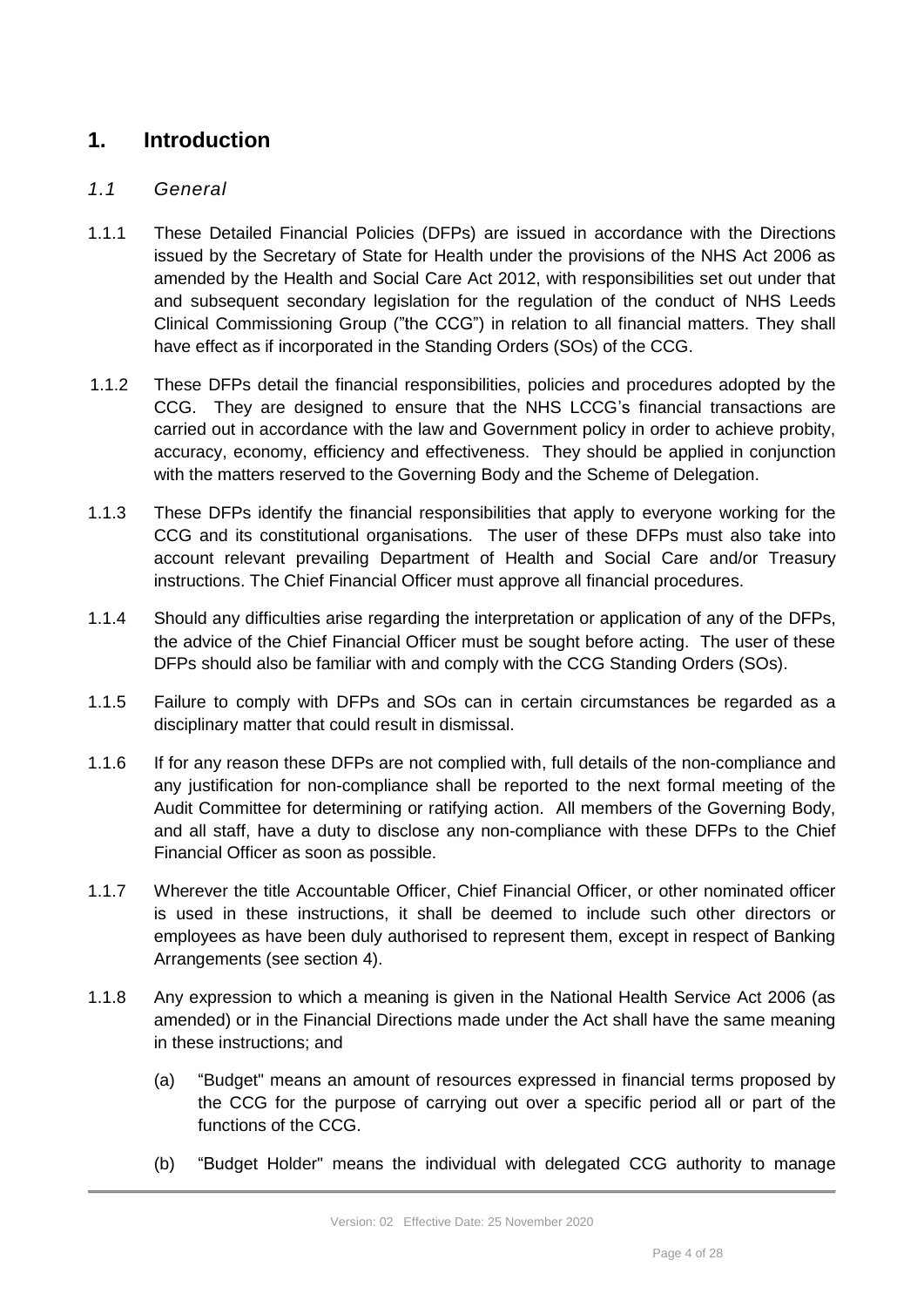finances (income and expenditure) for a specific area of the organisation.

- (c) "Budget Manager" refers to those officers who are required to manage budgets on behalf of the respective Budget Holder.
- (d) "Chief Executive" means the officer of the CCG (who is directly accountable to the Governing Body).
- (e) "Accountable Officer" means the officer responsible and accountable for funds entrusted to the CCG. He/she shall be responsible for ensuring the proper stewardship of public funds and assets. The Accountable Officer for the CCG is the Chief Executive.
- (f) "Governing Body" means the Chair, non-executive directors and voting executive directors of the CCG collectively as a body.
- (g) "Leadership Team" is the senior management team of the CCG as designated by the Accountable Officer.
- (h) "Officer" means employee of the CCG or any other person holding a paid appointment or office with the CCG.
- <span id="page-4-0"></span>*1.2 Responsibilities and Delegation*

#### **1.2.1 The Governing Body**

- 1.2.1.1 The Governing Body exercises financial supervision and control by:
	- (a) formulating the financial strategy;
	- (b) requiring the submission and approval of budgets within approved allocations/overall income;
	- (c) defining and approving essential features of financial arrangements in respect of important procedures and financial systems, including the need to obtain value for money;
	- (d) defining specific responsibilities placed on members of the Governing Body and officers as indicated in the Scheme of Delegation; and
	- (e) approval of the Financial Statements and Annual Report.
- 1.2.1.2 The Governing Body has resolved that certain powers and decisions may only be exercised by the Governing Body in formal session. These are set within the CCG's Constitution.
- 1.2.1.3 The Governing Body will delegate responsibility for the performance of its functions in accordance with the SOs and the Scheme of Delegation adopted by the CCG.

#### **1.2.2 The Accountable Officer and Chief Financial Officer**

1.2.2.1 The Accountable Officer and Chief Financial Officer will, as far as possible, delegate their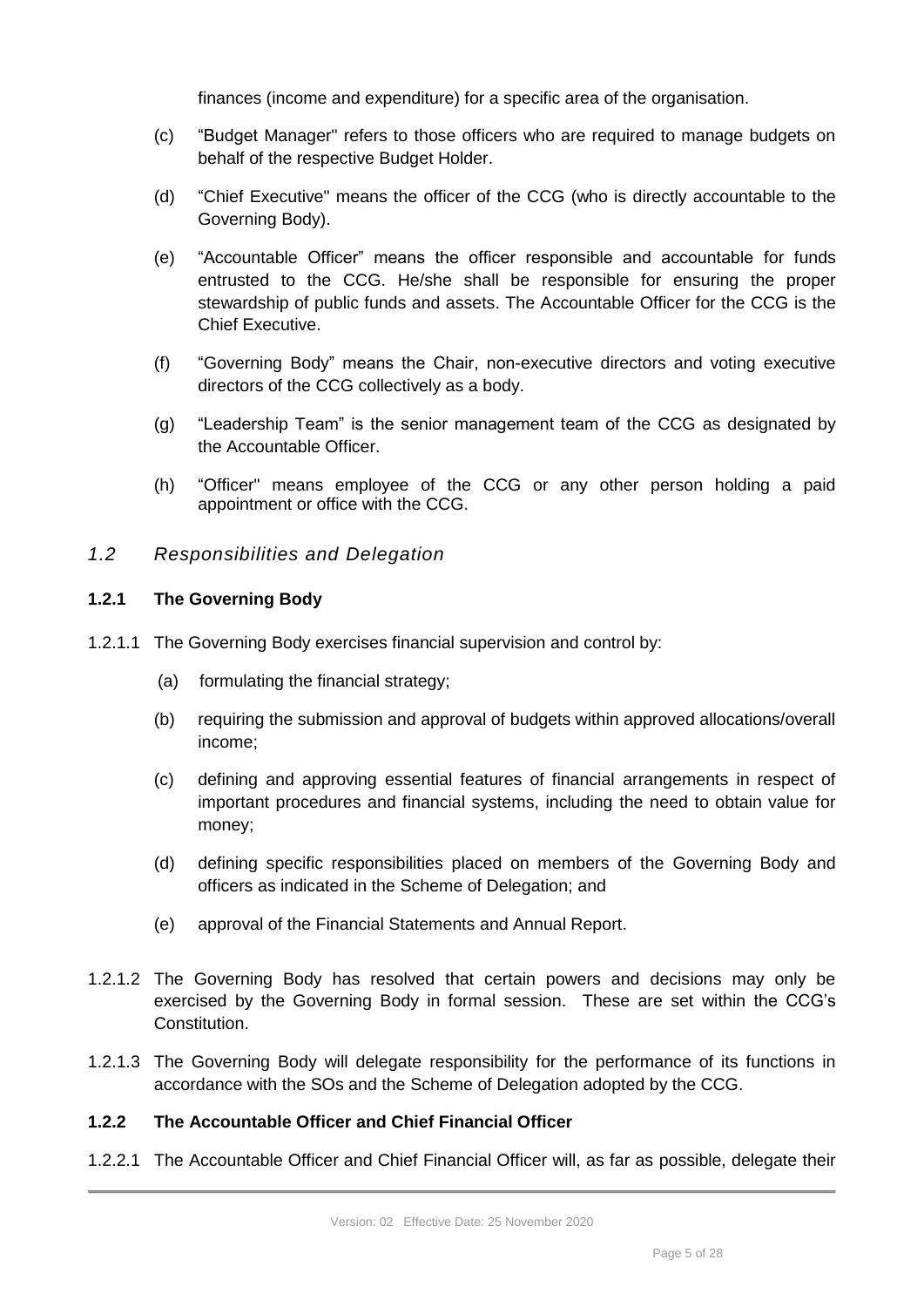detailed responsibilities, but they remain accountable for financial control.

- 1.2.2.2 Within the Instructions it is acknowledged that the Accountable Officer will have ultimate responsibility for ensuring that the CCG meets its obligation to perform its functions within the financial resources made available to it. The Accountable Officer has overall executive responsibility for the CCG activities and is responsible to the Governing Body for ensuring that it stays within its resource and cash limits.
- 1.2.2.3 The Accountable Officer will delegate detailed responsibility for financial activities and controls to the Chief Financial Officer but retain overall accountability. The extent of such delegation will be determined in the CCG Scheme of Delegation Scheme of Delegation and will be kept under review by the Governing Body.
- 1.2.2.4 The Accountable Officer, through the Chief Financial Officer, shall be responsible for the implementation of the CCG financial policies and for co-ordinating any corrective action necessary to further these policies.
- 1.2.2.5 It shall be the responsibility of the Accountable Officer to ensure that existing staff and all new employees are notified of their responsibilities within these instructions,
- 1.2.2.6 The Accountable Officer shall ensure that the CCG has a programme of risk management, in accordance with current Department of Health and Social Care assurance framework requirements, which shall be approved by the Governing Body and monitored by the Audit Committee.

#### **1.2.3 The Chief Financial Officer**

- 1.2.3.1 The Chief Financial Officer is responsible for:
	- a) implementing the CCG financial policies and for co-ordinating any corrective action necessary to further these policies;
	- b) maintaining an effective system of financial control including ensuring that detailed financial procedures and systems incorporating the principles of separation of duties and internal checks are prepared, documented and maintained to supplement these instructions; and
	- c) ensuring that sufficient records are maintained to show and explain the CCG transactions, in order to disclose, with reasonable accuracy, the financial position of the CCG at any time.
- 1.2.3.2 Without prejudice to any other functions of the CCG, and employees of the CCG, the duties of Chief Financial Officer shall include:
	- a) the provision of financial advice to the CCG and its employees;
	- b) the design, implementation and supervision of systems of internal financial control; and
	- c) the preparation and maintenance of such accounts, certificates, estimates, records and reports as the CCG may require for the purpose of carrying out its statutory duties, including preparing the Financial Statements and Annual Accounts.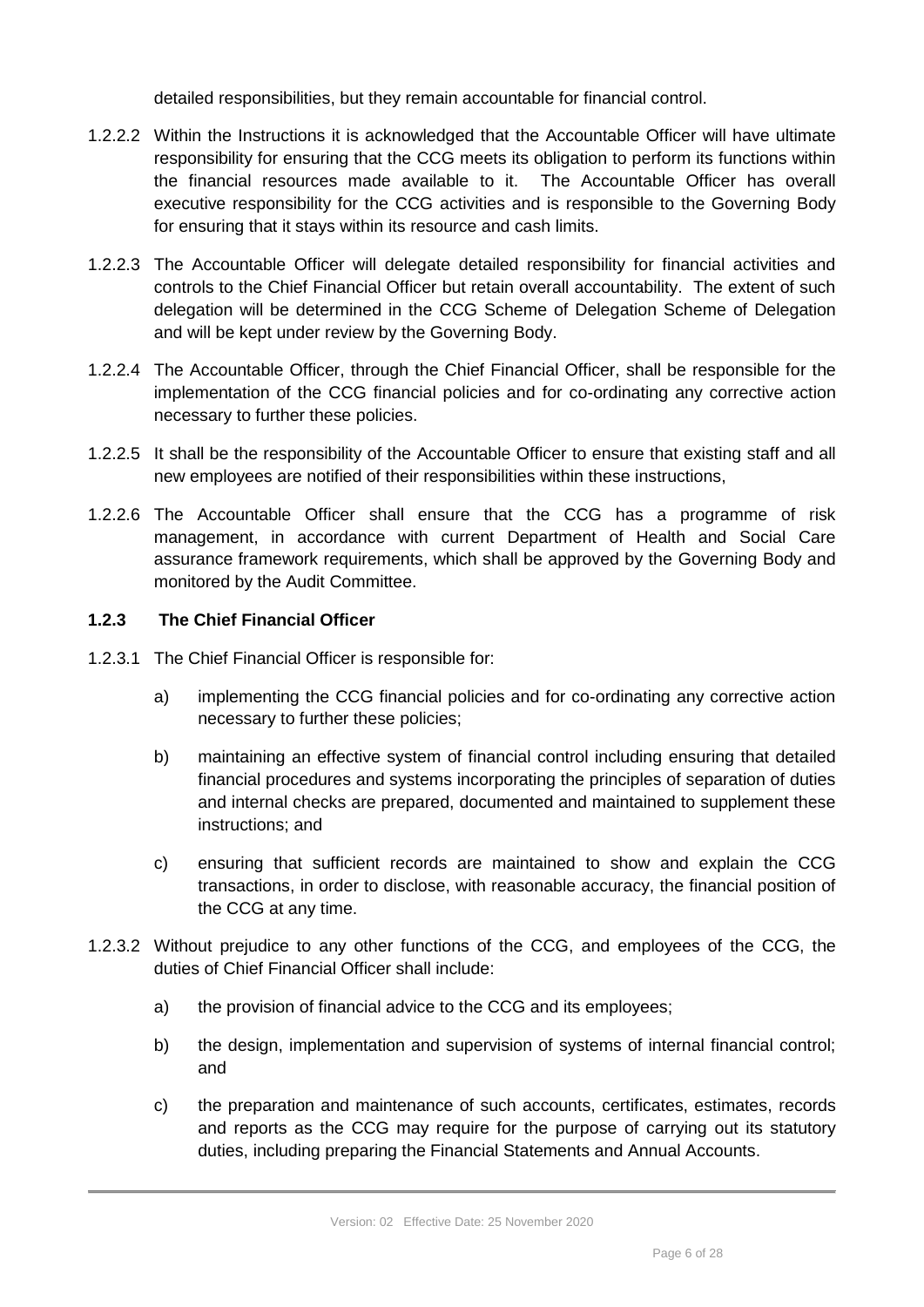1.2.3.3 The Chief Financial Officer shall ensure that insurance arrangements exist in accordance with the risk management programme and shall demonstrate value for money for any insurance obtained.

#### **1.2.4 Governing Body Members and Employees**

- 1.2.4.1 All members of the Governing Body and employees, severally and collectively, are responsible for:
	- a) the security of the property of the CCG;
	- b) avoiding loss;
	- c) exercising economy and efficiency in the use of resources; and
	- d) conforming with the requirements of SOs, DFPs, Scheme of Delegation and financial procedures.
- 1.2.4.2 It shall be the duty of any officer having evidence of, or reason to suspect, financial or other irregularities or impropriety in relation to these regulations to report these suspicions to the Chief Financial Officer. The Chief Financial Officer will consider the suspicions to determine if the case should be referred to the Counter Fraud Specialist. A detailed investigation should not be conducted by the CCG as this may compromise any investigation by the Counter Fraud Specialist.
- 1.2.4.3 For all members of the Governing Body and any employees who carry out a financial function, the form in which the financial records are kept and the manner in which members of the Governing Body and employees discharge their duties must be to the satisfaction of the Chief Financial Officer.

#### **1.2.5 Contracts, Contractors and their Employees**

- 1.2.5.1 Directors responsible for arranging contracts for the provision of items and/or services shall ensure that those contracts are correctly monitored and governed within the contract's terms and conditions.
- 1.2.5.2 Any contractor or employee of a contractor who is empowered by the CCG to commit the CCG to expenditure or who is authorised to obtain income shall be covered by these instructions. It is the responsibility of the Accountable Officer to ensure that such persons are made aware of this.
- 1.2.5.3 All contractors must agree to, and sign copies of, the CCG Information Governance policies and in particular the requirements of the Data Protection Act before accessing CCG records.
- 1.2.5.4 All contractors must agree to, and sign copies of, the NHS LCCG IT Security Policy before accessing any of the CCG IT systems.

## <span id="page-6-0"></span>**2. Audit**

<span id="page-6-1"></span>*2.1 Audit Committee*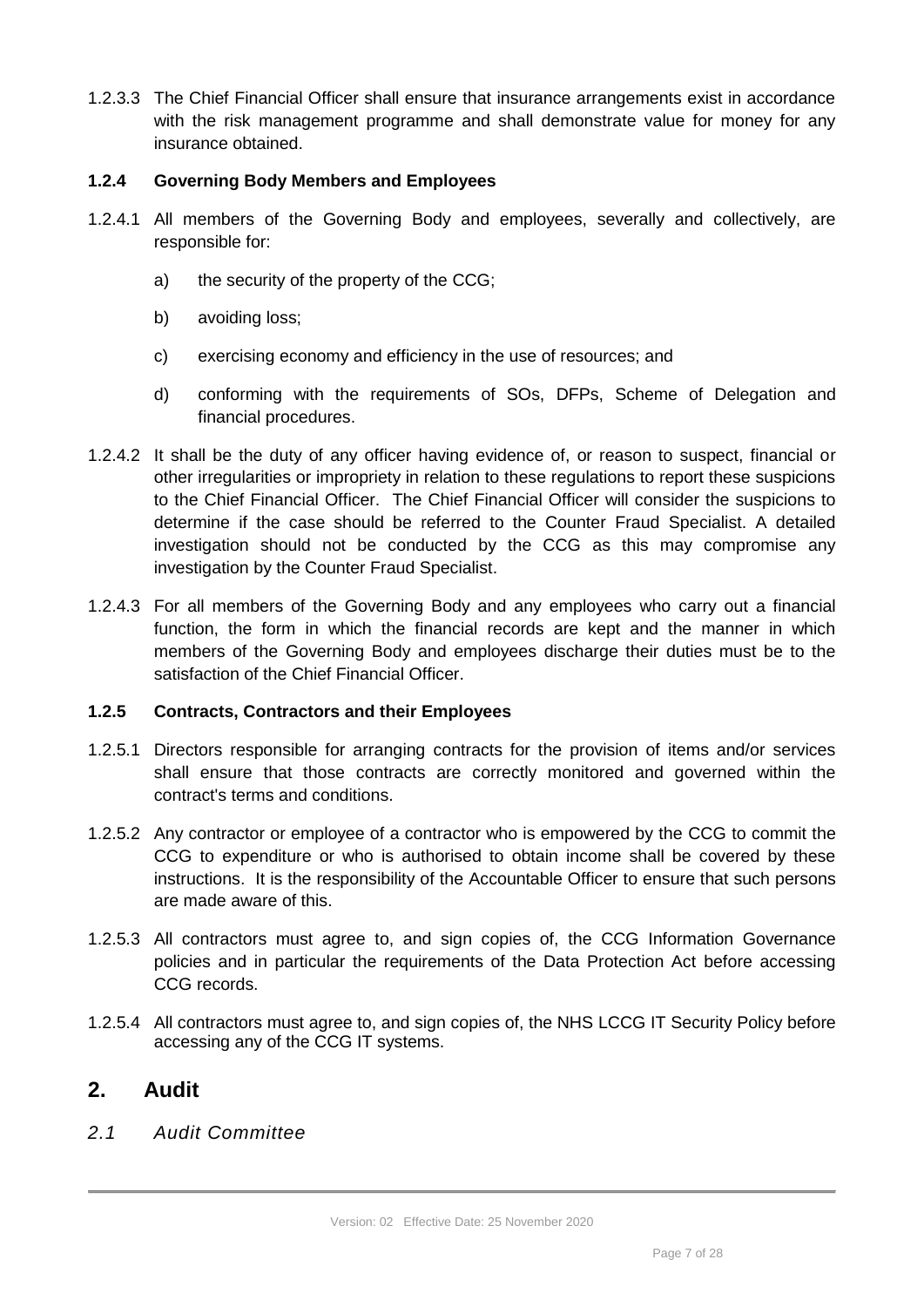- 2.1.1 In accordance with SOs (and as set out in guidance issued by the Department of Health and Social Care under EL (94) 40), the CCG shall establish an Audit Committee. The terms of reference of the Audit Committee shall be drawn up and approved by the Governing Body, and are incorporated in the SOs. The Audit Committee will provide an independent and objective view of internal control by:
	- a) overseeing internal and external audit services;
	- b) reviewing financial and information systems, monitoring the integrity of the financial statements (including Annual Accounts and Annual Reports) and reviewing significant financial reporting judgements;
	- c) reviewing the establishment and maintenance of an effective system of risk management and internal control, across the whole of the organisations activities, that supports achievement of the organisations objectives
	- d) monitoring compliance with SOs and DFPs;
	- e) ensuring that the organisation has adequate arrangements in place for countering fraud and reviewing the outcomes of counter fraud work;
	- f) reviewing schedules of losses and compensations and making recommendations to the Governing Body
	- g) reviewing the work of other committees, and other significant assurance providers or functions, which can provide relevant assurances; and
	- h) requesting and reviewing reports and positive assurances from directors and managers on overall arrangements for governance, risk management and internal control.
- 2.1.2 Where the Audit Committee considers there is evidence of ultra vires transactions, evidence of improper acts, or if there are other important matters that the Committee wish to raise, the Chair of the Audit Committee should raise the matter in the first instance with the Chief Financial Officer and the Accountable Officer. If the matter has still not been resolved to the Audit Committee's satisfaction, then the matter will be raised at a full meeting of the Governing Body. Exceptionally the matter may need to be referred to the Department of Health and Social Care (DoHSC).
- <span id="page-7-0"></span>*2.2 Chief Financial Officer*
- 2.2.1 The Chief Financial Officer is responsible for:
	- a) ensuring there are arrangements to review, evaluate and report on the effectiveness of internal financial control, including the establishment of an effective internal audit function;
	- b) ensuring that the internal audit is adequate and meets the government mandatory audit standards;
	- c) deciding at what stage to involve the police in cases of misappropriation and other irregularities not involving fraud or corruption; and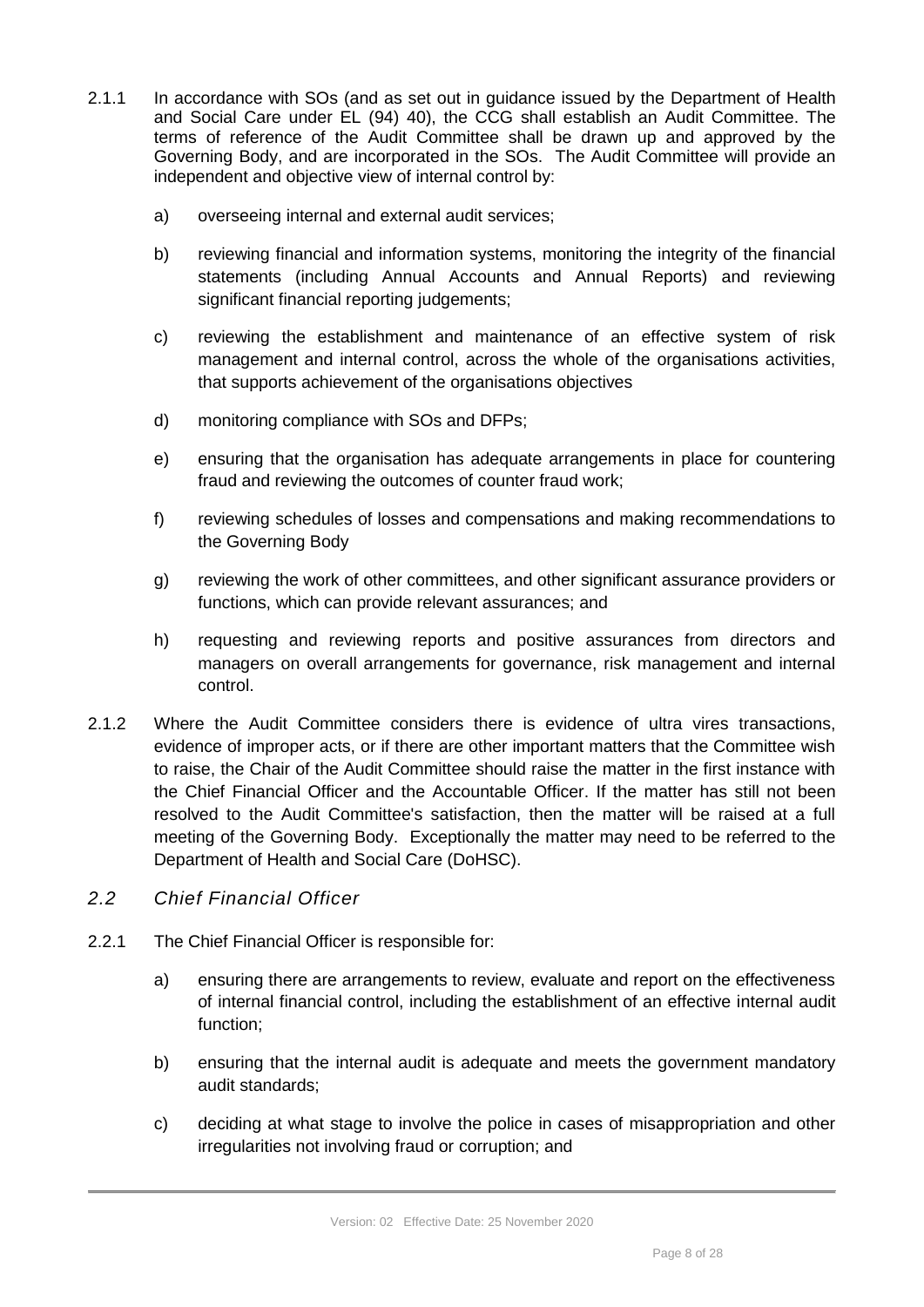- d) ensuring that an annual internal audit report is prepared for the consideration of the Audit Committee (and the Governing Body). The report must cover:
	- a clear opinion on the effectiveness of internal control in accordance with current assurance framework guidance issued by the Department of Health and Social Care including, for example, compliance with control criteria and standards
	- major internal financial control weaknesses discovered;
	- progress on the implementation of internal audit recommendations;
	- progress against plan over the previous year; and
	- strategic audit plan covering the coming three years; and a detailed plan for the coming year.
- 2.2.2 The Chief Financial Officer, internal auditors and external auditors are entitled without necessarily giving prior notice to require and receive:
	- a) access to all records, documents and correspondence relating to any financial or other relevant transactions, including documents of a confidential nature;
	- b) access at all reasonable times to any land, premises or members of the Board or employee of the CCG; and
	- c) explanations concerning any matter under consideration.

#### <span id="page-8-0"></span>*2.3 Role of Internal Audit*

- 2.3.1 Internal audit will provide an independent and objective opinion on risk management, control and governance arrangements by measuring and evaluating their effectiveness. The Head of Internal Audit will provide an annual opinion on the effectiveness of the whole system of internal control.
- 2.3.2 The opinion will be based on a systematic review and evaluation of risk management, control and governance which comprises the policies, procedures and operations in place to:
	- a) establish and monitor the achievement of the organisations strategic and operational objectives;
	- b) identify, assess and manage strategic and operational risks to achieving the organisations objectives;
	- c) identify the extent of compliance with, and the financial effect of, the relevant established policies, plans and procedures;
	- d) identify the adequacy and application of financial and other related management controls;
	- e) ensure the integrity and reliability of information, accounts and data, including internal and external reporting and accountability processes; and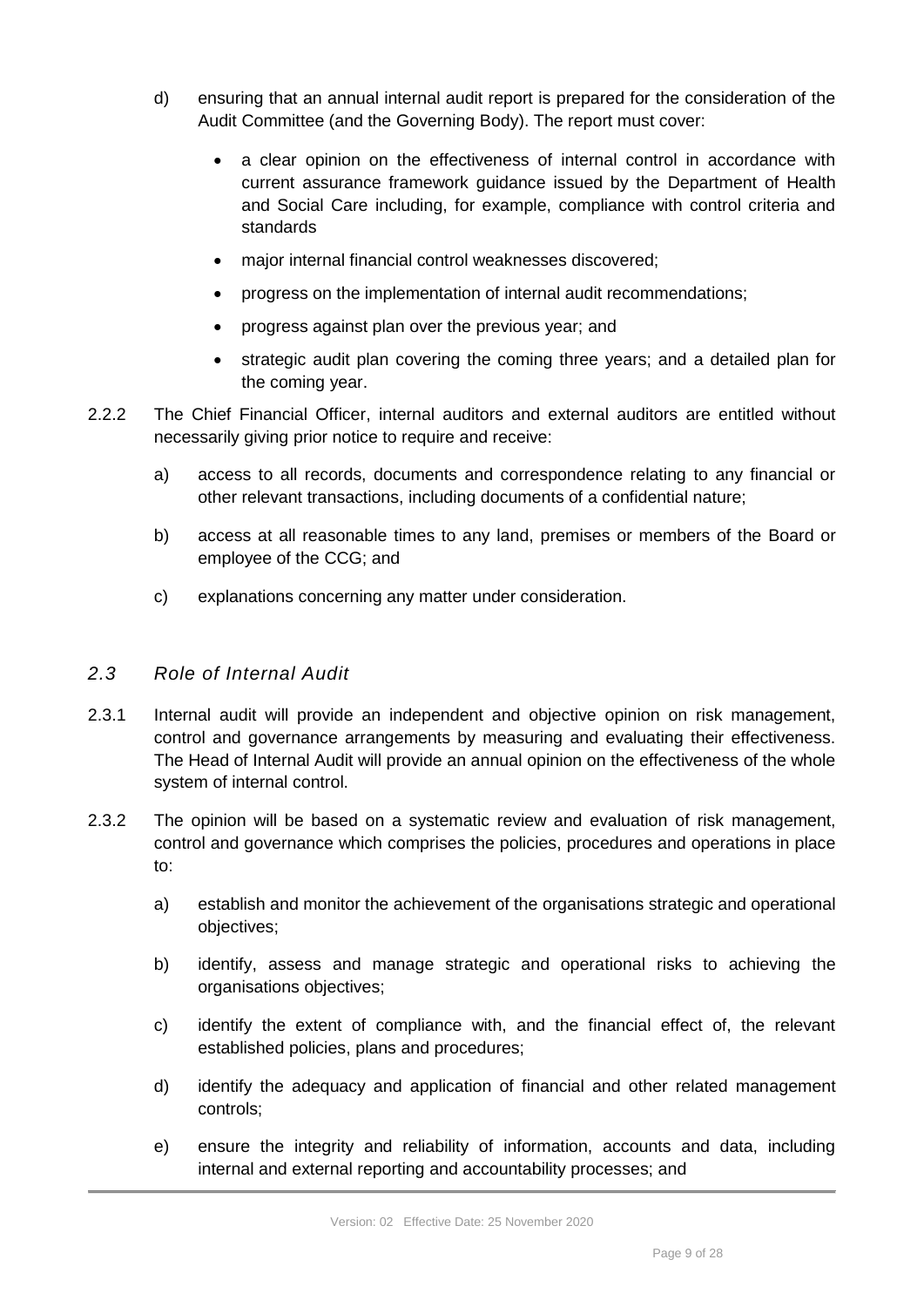- f) identify the extent to which the CCG assets and interests are accounted for and safeguarded from loss of any kind, arising from:
	- fraud and other offences;
	- waste, extravagance, inefficient administration;
	- poor value for money; or
	- other causes.
- 2.3.3 Internal Audit shall also independently verify the board assurance framework statements in accordance with NHS guidance.
- 2.3.4 The Head of Internal Audit will make suitable provision to form an opinion on key systems operated on behalf of other organisations, and key systems being operated by other organisations, either by deriving the opinions themselves or by relying on the opinions provided by other auditors/review bodies.
- 2.3.5 Whenever any matter arises which involves, or is thought to involve, irregularities concerning cash, stores, or other property or any suspected irregularity of a pecuniary nature, the Chief Financial Officer must be notified immediately.
- 2.3.6 The Head of Internal Audit will normally attend Audit Committee meetings and has a right of access to all Audit Committee members, the Chair and Accountable Officer of the CCG.
- 2.3.7 The Head of Internal Audit shall be accountable to the Chief Financial Officer. The reporting system for internal audit shall be agreed between the Chief Financial Officer, the Audit Committee and the Head of Internal Audit. The agreement shall be in writing and shall comply with guidance on reporting contained in the Government Internal Audit Standards. The reporting system shall be reviewed at least every three years.

#### <span id="page-9-0"></span>*2.4 External Audit*

- 2.4.1 From 17/18 onwards, clinical commission groups must have an 'auditor panel' to advise on the appointment of their external auditors. Prior to this, under the Health and Social Care Act 2012, NHS England were responsible for arranging for the Audit Commission to appoint External Auditors for the CCG.
- <span id="page-9-1"></span>*2.5 Fraud and Corruption*
- 2.5.1 In line with their responsibilities, the CCGs Accountable Officer and Chief Financial Officer shall monitor and ensure compliance with NHS Counter Fraud Authority's Counter Fraud Standards.
- 2.5.2 The CCG shall appoint an accredited counter fraud specialist to carry out the duties of the Counter Fraud Specialist as specified by the NHS Fraud and Corruption Manual and guidance.
- 2.5.3 The Counter Fraud Specialist shall report to the Chief Financial Officer and shall work with staff in NHS Counter Fraud Authority in accordance with the NHS Fraud and Corruption Manual.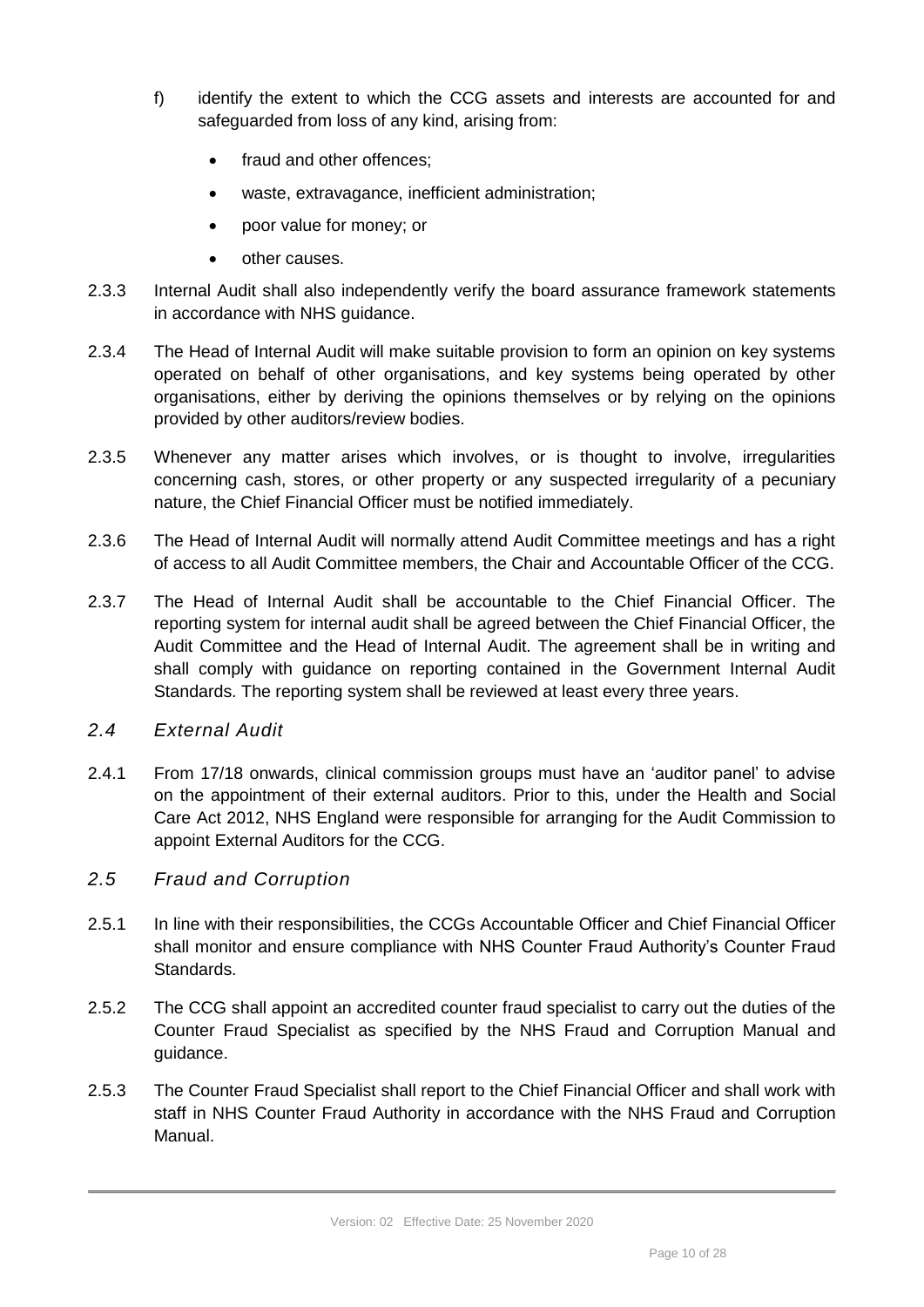2.5.4 The Counter Fraud Specialist will provide a written report, at least annually, on counter fraud work within the CCG.

#### <span id="page-10-0"></span>*2.6 Security Management*

- 2.6.1 In line with their responsibilities, the Accountable Officer will monitor and ensure compliance with directions issued by NHS Counter Fraud Authority's Security Management Standards for Commissioners.
- 2.6.2 The CCG shall nominate a suitable person to carry out the duties of the Security Management Specialist as specified by NHS Counter Fraud Authority Standards for Commissioners.
- 2.6.3 The Accountable Officer has overall responsibility for controlling and coordinating security. However, key tasks are delegated to the relevant director and the appointed Security Management Specialist.

## <span id="page-10-1"></span>**3. Resource Limit Control**

- <span id="page-10-2"></span>*3.1 Cash and Resource Limits*
- 3.1.1 The CCG is required by statutory provisions not to exceed Cash and Resource Limits. The Accountable Officer has overall executive responsibility for the CCG activities and is responsible to the CCG governing body for ensuring that it stays within these limits.
- 3.1.2 The Chief Financial Officer will:
	- a) provide monthly reports in the form required by the Secretary of State;
	- b) provide regular financial reports in the form agreed by the Governing Body;
	- c) ensure money drawn from the NHS England against cash limit is required for approved expenditure only, and is drawn only at the time of need, follows best practice as set out in 'Managing Public Money'; and
	- d) be responsible for ensuring that an adequate system for monitoring financial performance is in place to enable the CCG to fulfil its statutory responsibility not to exceed its annual revenue and capital resource limits and cash limit.

#### <span id="page-10-3"></span>*3.2 Allocations*

- 3.2.1 The Chief Financial Officer will:
	- a) periodically review the basis and assumptions used by the NHS England for distributing allocations to the CCG and ensure that these are reasonable and realistic and secure the CCG's entitlement to funds;
	- b) prior to the start of each financial year submit to the Governing Body for approval a report showing the total allocations received and their proposed distribution including any sums to be held in reserve;
	- c) regularly update the Governing Body on significant changes to the initial allocation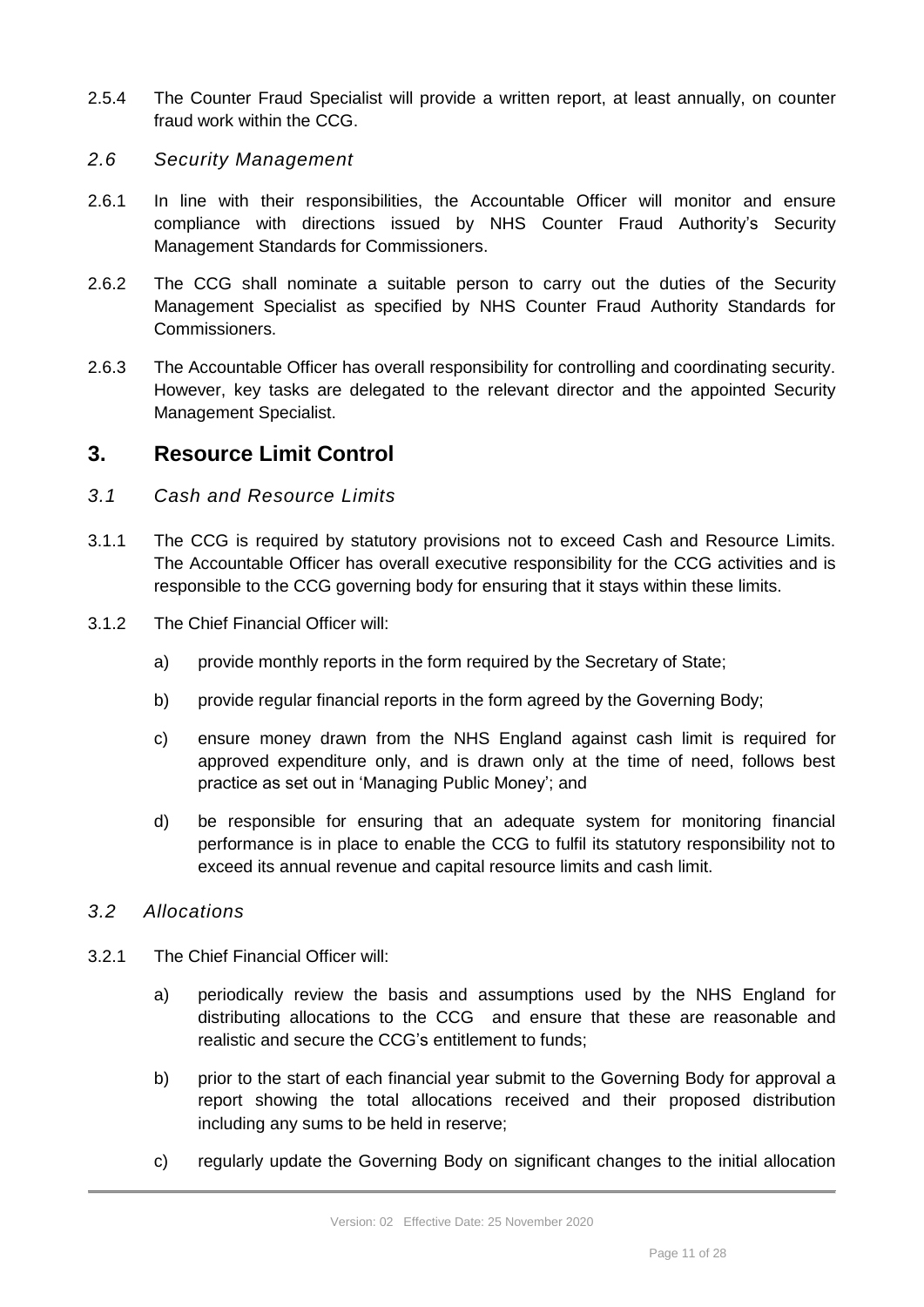and the uses of such funds; and

- d) establish a system for management of any Capital Resource Limit and the approval of investment proposals.
- <span id="page-11-0"></span>*3.3 Budgetary Delegation*
- 3.3.1 The Accountable Officer may delegate the management of a budget to permit the performance of a defined range of activities in accordance with the CCG Budgetary Control Framework.
- 3.3.2 The Accountable Officer and delegated budget holders must not exceed the budgetary total or virement limits set by the Governing Body.
- 3.3.3 Any budgeted funds not required for their designated purpose(s) revert to the immediate control of the Accountable Officer, subject to any authorised use of virement.
- 3.3.4 Non-recurring budgets should not be used to finance recurring expenditure without the authorisation in writing of the Accountable Officer, as advised by the Chief Financial Officer.
- <span id="page-11-1"></span>*3.4 Budgetary Control and Reporting*
- 3.4.1 The Chief Financial Officer will devise and maintain systems of budgetary control. These will include:
	- a) regular financial reports to the Governing Body in a form approved by the Governing Body containing:
		- income and expenditure to date showing trends and forecast year-end position;
		- performance against the CCG's statutory and other financial duties
		- capital project spend and projected outturn against plan;
		- explanations of any material variances from plan; and
		- details of any corrective action where necessary and the Accountable Officer's and/or Chief Financial Officer's view of whether such actions are sufficient to correct the situation;
	- b) the issue of timely, accurate and comprehensible advice and financial reports to each budget holder, covering the areas for which they are responsible;
	- c) investigation and reporting of variances from financial and workforce budgets;
	- d) monitoring of management action to correct variances;
	- e) arrangements for the authorisation of budget transfers.
- 3.4.2 Each budget holder is responsible for ensuring that:
	- a) any likely overspending or reduction of income which cannot be met by virement is not incurred without the prior approval of the Chief Finance Officer;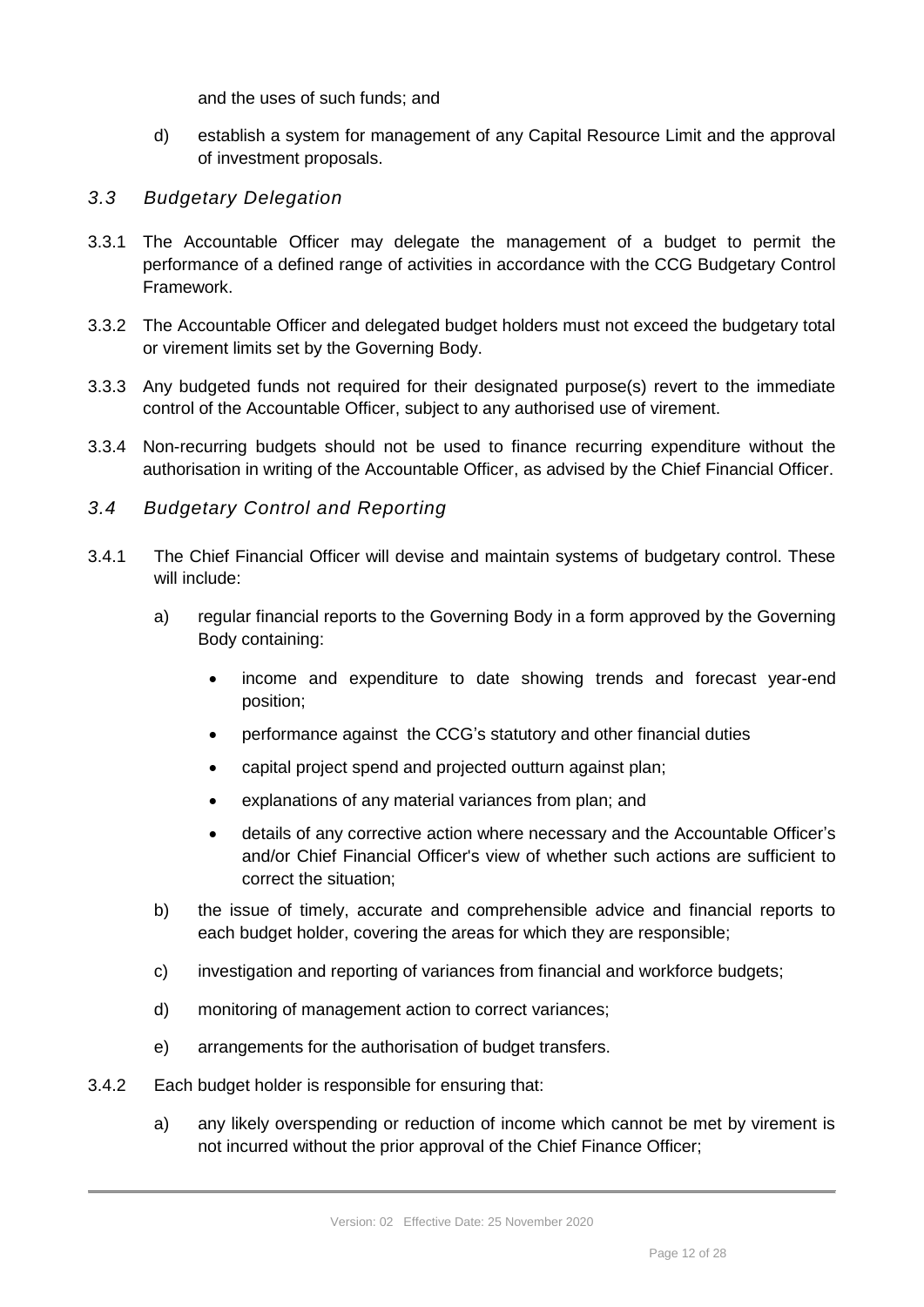- b) the amount provided in the approved budget is not used in whole or in part for any purpose other than that specifically authorised subject to the rules of virement; and
- c) no permanent employees are appointed without the adherehence to the CCG Establishment Control Policy.

#### <span id="page-12-0"></span>*3.5 Capital expenditure*

3.5.1 The general rules applying to delegation and reporting shall also apply to capital expenditure. (The particular applications relating to capital are contained in section 6).

### <span id="page-12-1"></span>*3.6 Monitoring Returns*

3.6.1 The Chief Financial Officer is responsible for ensuring that the appropriate monitoring forms are submitted to the requisite monitoring organisation.

## <span id="page-12-2"></span>**4. Banking Arrangements**

#### <span id="page-12-3"></span>*4.1 General*

- 4.1.1 The Chief Financial Officer is responsible for managing the CCG's banking arrangements and for advising on the provision of banking services and operation of accounts. This advice will take into account guidance/ Directions issued from time to time by the Department of Health and Social Care.
- 4.1.2 In line with Managing Public Money, the CCG should minimise the use of commercial bank accounts and consider using the Government Banking Service (GBS) as its supplier for all banking services.
- 4.1.3 The Chief Financial Officer shall approve the banking arrangements.
- <span id="page-12-4"></span>*4.2 Commercial (Bank) and Government Banking Service (GBS) Accounts*
- 4.2.1 The Chief Financial Officer is responsible for:
	- a) commercial bank accounts and accounts operated through the Government Banking Service;
	- b) establishing separate bank accounts for the CCG's non-exchequer funds;
	- c) ensuring payments made from commercial banks or Government Banking Service accounts do not exceed the amount credited to the account except where arrangements have been made;
	- d) reporting to the Governing Body all arrangements made with the CCG's bankers for accounts to be overdrawn; and
	- e) monitoring compliance with Department of Health and Social Care guidance on the level of cleared funds.
- <span id="page-12-5"></span>*4.3 Banking procedures*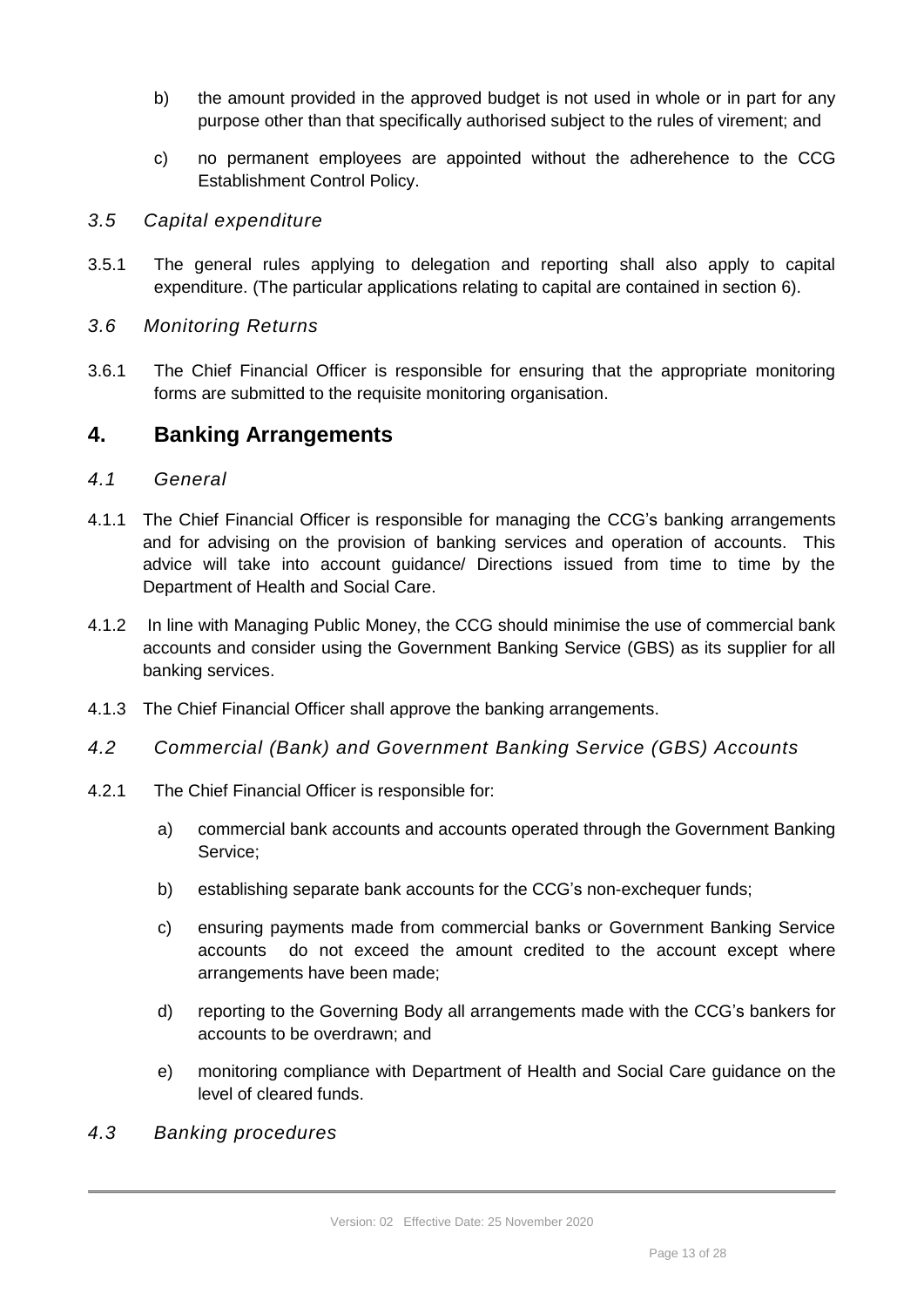- 4.3.1 The Chief Financial Officer will prepare detailed instructions on the operation of commercial and GBS bank accounts, which must include:
	- a) the conditions under which each commercial and GBS bank account is to be operated; and
	- b) those authorised to sign cheques or other orders drawn on the CCG's accounts.
- 4.3.2 The Chief Financial Officer must advise the CCG bankers in writing of the conditions under which each account will be operated.
- <span id="page-13-0"></span>*4.4 Tendering and review*
- 4.4.1 For those non-exchequer funds, if any, held outside the GBS, the Chief Financial Officer will review the commercial banking arrangements of the CCG at regular intervals to ensure they reflect best practice and represent best value for money by periodically seeking competitive tenders for the CCG's commercial banking business. These competitive tenders should be sought at least every 5 years. The results of the tendering exercise should be reported to the Governing Body. This review is not necessary for GBS accounts.

## <span id="page-13-1"></span>**5. Income, Fees and Charges and Security of Cash, Cheques and Other Negotiable Instruments**

- <span id="page-13-2"></span>*5.1 Income Systems*
- 5.1.1 The Chief Financial Officer is responsible for designing, maintaining and ensuring compliance with systems for the proper recording, invoicing, collection and coding of all monies due.
- 5.1.2 The Chief Financial Officer is also responsible for the prompt banking of all monies received.
- <span id="page-13-3"></span>*5.2 Fees and Charges*
- 5.2.1 The Chief Financial Officer is responsible for approving and regularly reviewing the level of all fees and charges other than those determined by the Department of Health and Social by Statute. Independent professional advice on matters of valuation shall be taken as necessary.
- 5.2.2 Where sponsorship income (including items in kind such as subsidised goods or loans of equipment) is considered the guidance in the Department of Health and Social Care Commercial Sponsorship – Ethical standards in the NHS shall be followed.
- 5.2.3 All employees must inform the Chief Financial Officer promptly of money due arising from transactions which they initiate/deal with, including all contracts, leases, tenancy agreements, private patient undertakings and other transactions.
- <span id="page-13-4"></span>*5.3 Debt Recovery*
- 5.3.1 The Chief Financial Officer is responsible for the appropriate recovery action on all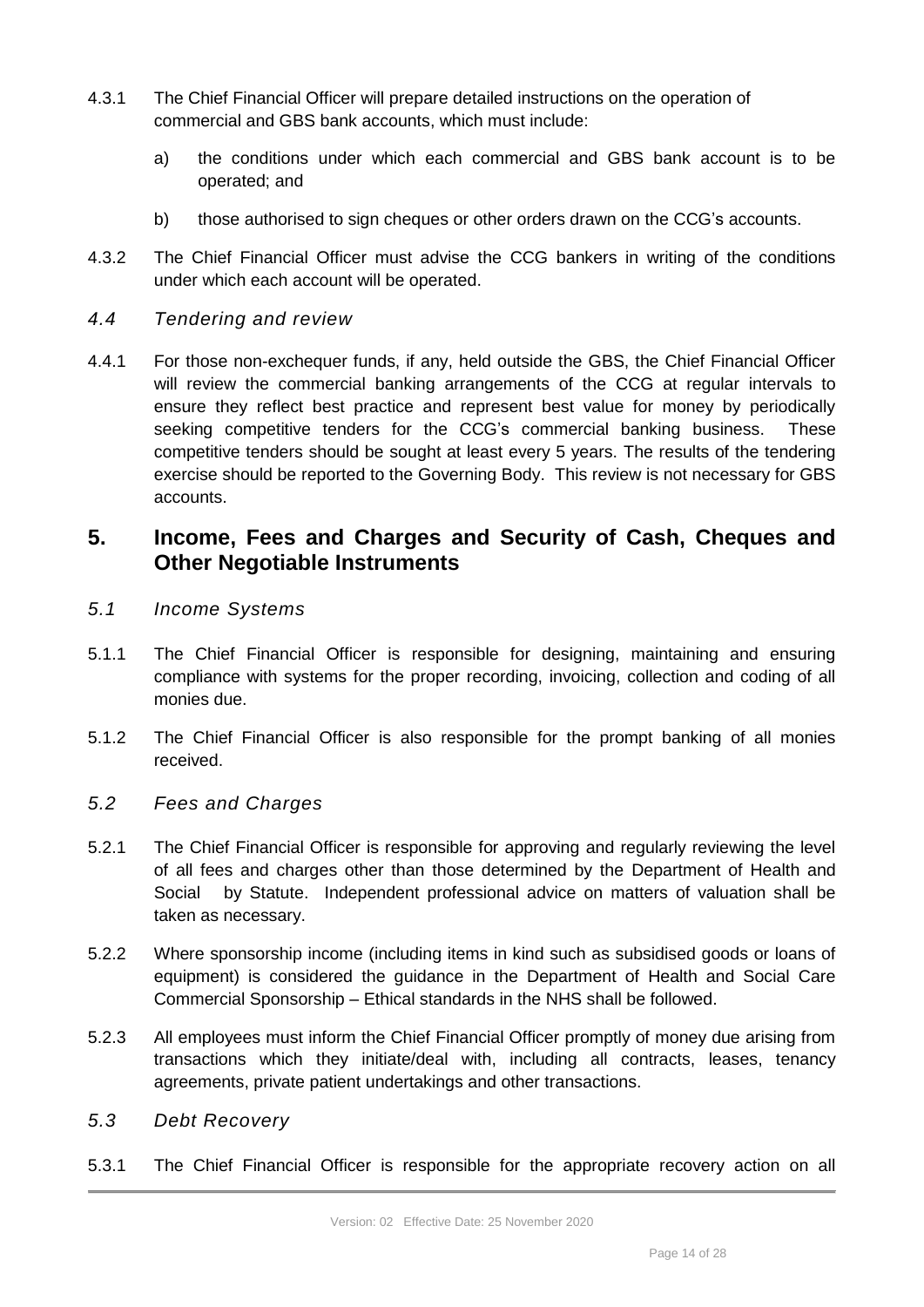outstanding debts.

- 5.3.2 Income not received should be dealt with in accordance with losses procedures.
- 5.3.3 Overpayments should be detected (or preferably prevented) and recovery initiated.
- <span id="page-14-0"></span>*5.4 Security of Cash, Cheques and Other Negotiable Instruments*
- 5.4.1 The CCG does not encourage the collection, holding and storage of cash or cheques or any other negotiable instruments on the CCG's premises. However, where receipt is unavoidable the Chief Finance Officer is responsible for approving the form of all receipt books, agreement forms, or other means of officially acknowledging or recording monies received or receivable.
- 5.4.2 Any loss or shortfall of cash or other negotiable instruments, however occasioned, shall be reported immediately in accordance with the agreed procedure for reporting losses. (See Section 14 - Losses and special payments).

## <span id="page-14-1"></span>**6. Capital investment, asset register and security of assets**

- <span id="page-14-2"></span>*6.1 Capital Investment*
- 6.1.1 The Chief Finance Officer:
	- a) shall ensure that there is an adequate appraisal and approval process in place for determining capital expenditure priorities and the effect of each proposal upon plans;
	- b) is responsible for the management of all stages of capital schemes and for ensuring that schemes are delivered on time and to cost; and
	- c) shall ensure that the capital investment is not undertaken without securing the availability of resources to finance all revenue consequences, including capital charges.
- 6.1.2 For every capital expenditure proposal the Chief Finance Officer shall ensure:
	- a) that a business case is produced setting out:
		- an option appraisal of potential benefits compared with known costs to determine the option with the highest ratio of benefits to costs;
		- the involvement of appropriate CCG personnel and external agencies:
		- appropriate project management and control arrangements; and
- 6.1.3 Confirmation that a designated Officer has examined and confirmed the appropriateness of the costs and revenue consequences detailed in the business case. For capital schemes where the contracts stipulate stage payments, the Chief Finance Officer will issue procedures for their management.
- 6.1.4 The Chief Financial Officer shall issue procedures for the regular reporting of expenditure and commitment against authorised expenditure.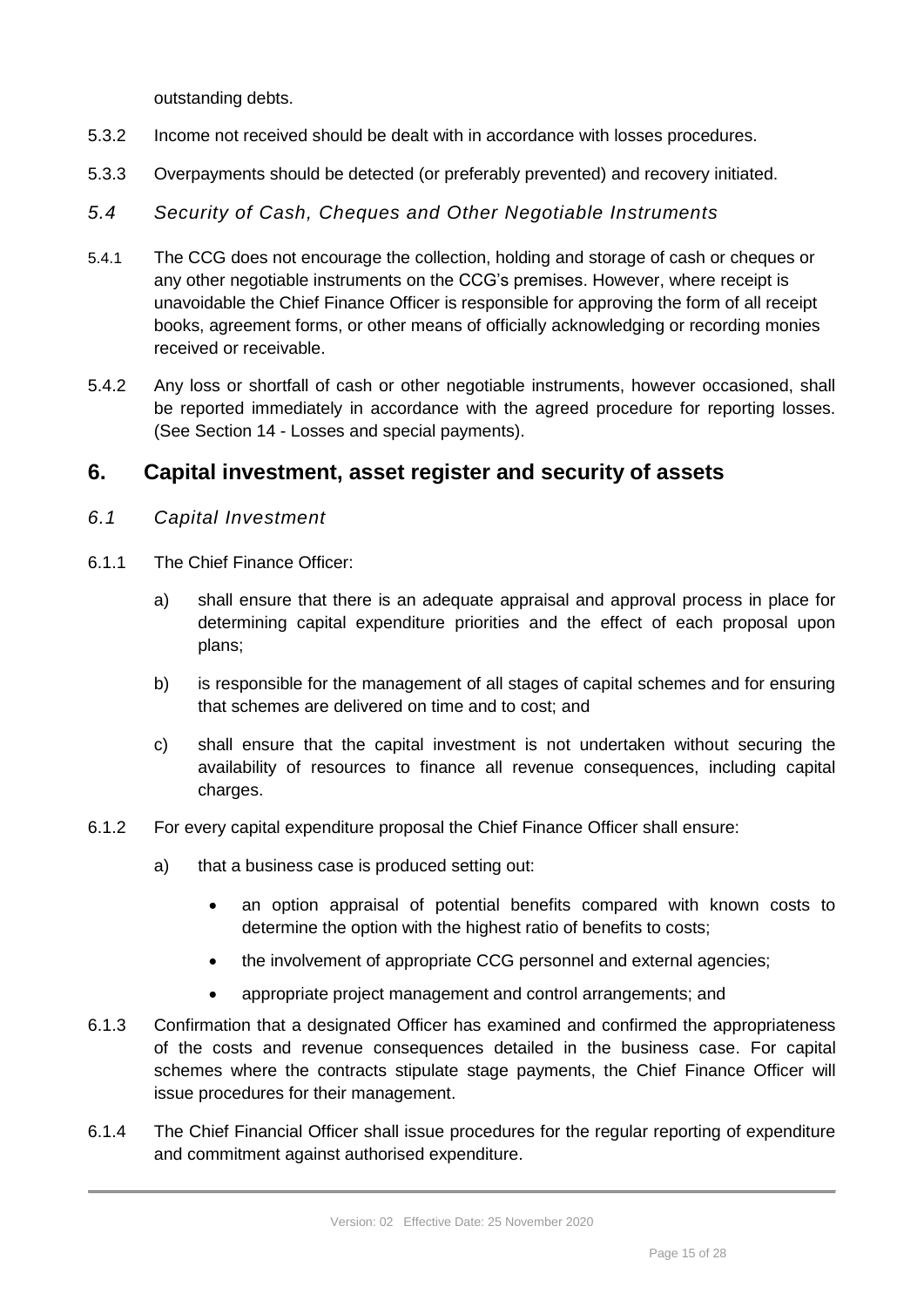- 6.1.5 The approval of a capital programme shall not constitute approval for expenditure on any scheme.
- 6.1.6 The Chief Financial Officer shall issue to the manager responsible for any scheme:
	- a) specific authority to commit expenditure;
	- b) authority to proceed to tender; and
	- c) approval to accept a successful tender.
- 6.1.7 The Chief Financial Officer shall issue procedures governing the financial management, including variations to contract, of capital investment projects and valuation for accounting purposes.
- 6.1.8 The Chief Financial Officer shall ensure that the arrangements for financial control and financial audit of building and engineering contracts and property transactions comply with any national guidance.
- <span id="page-15-0"></span>*6.2 Asset Registers*
- 6.2.1 The Accountable Officer is responsible for the maintenance of both the register of assets and the register of inventory items, taking account of the advice of the Chief Financial Officer concerning the form and the method of updating the registers.
- 6.2.2 Each employee has a responsibility to exercise a duty of care over the assets of the CCG and it shall be the responsibility of senior staff in all disciplines to apply appropriate routine security practices in relation to CCG's assets. A substantial or persistent breach of agreed security practices shall be reported to the Chief Financial Officer, who will determine the necessary action, including reference to the Security Management Specialist for investigation
- 6.2.3 The Chief Finance Officer shall define the items of equipment which shall be recorded on either the capital asset register or the inventory register.
- 6.2.4 Additions to the fixed asset register must be clearly identified to an appropriate budget holder and be validated by reference to:
	- a) properly authorised and approved agreements, architect's certificates, supplier's invoices and other documentary evidence in respect of purchases from third parties;
	- b) stores, requisitions and wages records for own materials and labour including appropriate overheads; and
	- c) lease agreements in respect of assets held under a finance lease and capitalised.
- 6.2.5 Where capital assets are sold, scrapped, lost or otherwise disposed of, their value must be removed from the accounting records and each disposal must be validated by reference to authorisation documents and invoices.
- 6.2.6 The Chief Financial Officer shall approve procedures for reconciling balances on fixed asset accounts in ledgers against balances on fixed asset registers.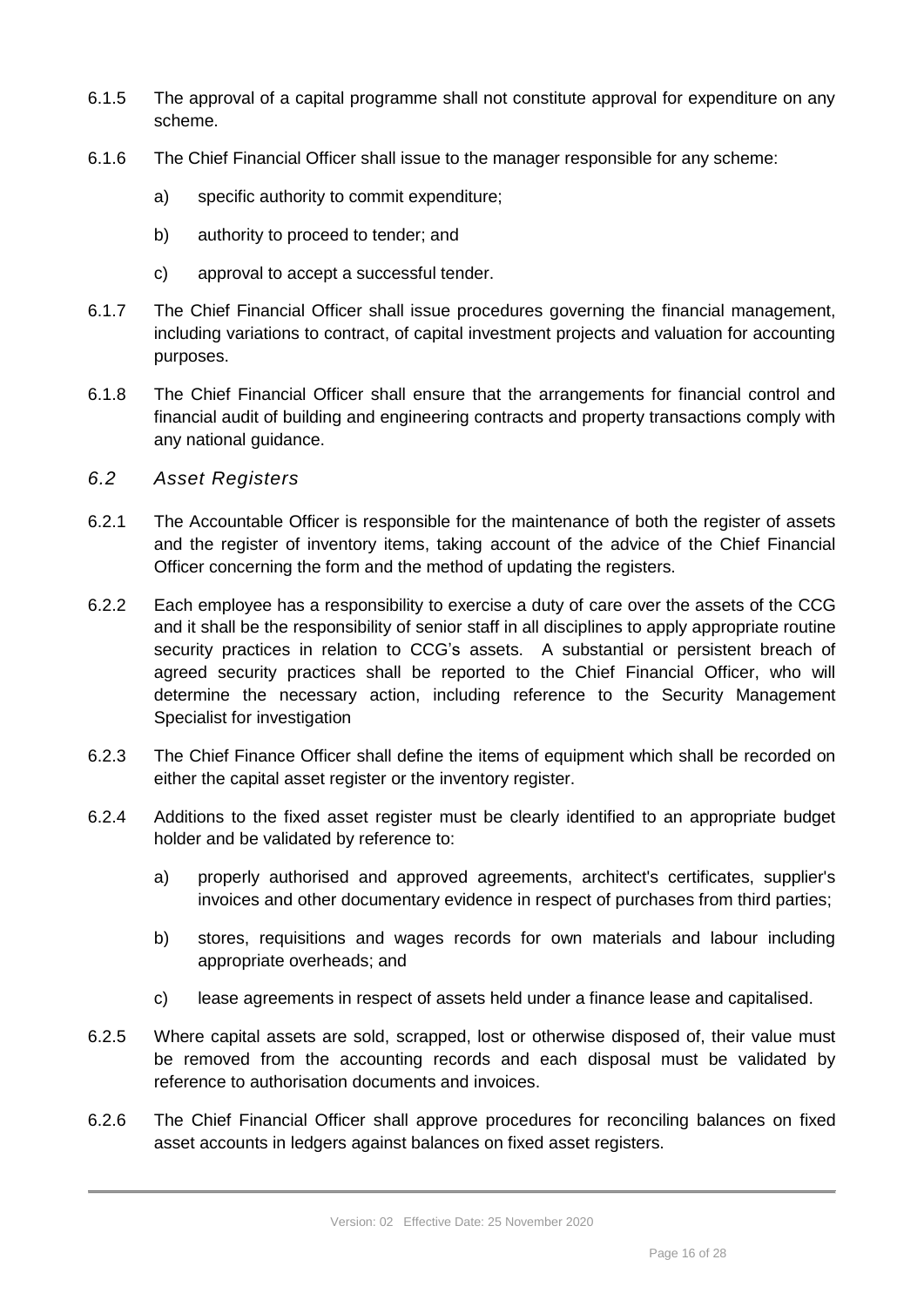- 6.2.7 Land and buildings shall be held at values in accordance with the CCG's accounting policies which comply with the Financial Reporting Manual (FReM) issued by HM Treasury.
- 6.2.8 The value of each asset shall be depreciated using methods and rates as specified in the CCG accounting policies which comply with the FReM. Estimated useful lives and depreciation rates of assets will be reviewed on an annual basis.
- 6.2.9 The Chief Financial Officer shall calculate and account for capital charges as specified in the FReM.
- 6.2.10 Budget holders will ensure that the respective asset register for their areas will be physically checked annually.
- 6.2.11 The asset register and the inventory register shall also record items which are transferred from one part of the CCG to another. It is the responsibility of the budget managers to inform the Chief Financial Officer of these changes.
- 6.2.12 The Chief Financial Officer shall maintain an up to date register of properties owned or leased by the CCG. This should include details of location, tenancy (where appropriate), and custody of the deeds and lease documents.
- <span id="page-16-0"></span>*6.3 Security of Assets*
- 6.3.1 Asset control procedures (including fixed assets, cash, cheques and negotiable instruments, and also including donated assets) must be approved by the Chief Financial Officer. This procedure shall make provision for:
	- a) recording managerial responsibility for each asset;
	- b) identification of additions and disposals;
	- c) identification of all repairs and maintenance expenses;
	- d) physical security of assets;
	- e) periodic verification of the existence of, condition of, and title to, assets recorded;
	- f) identification and reporting of all costs associated with the retention of an asset; and
	- g) reporting, recording and safekeeping of cash, cheques, and negotiable instruments.
- 6.3.2 All discrepancies revealed by verification of physical assets to fixed asset register shall be notified to the Chief Financial Officer.
- 6.3.3 Whilst each employee and officer has a responsibility for the security of property of the CCG, it is the responsibility of Governing Body members and senior employees in all disciplines to apply such appropriate routine security practices in relation to NHS property as may be determined by the Governing Body. Any breach of agreed security practices must be reported in accordance with agreed procedures.
- 6.3.4 Any damage to the CCG premises, vehicles and equipment or any loss of equipment or supplies shall be reported by staff in accordance with the agreed procedure for reporting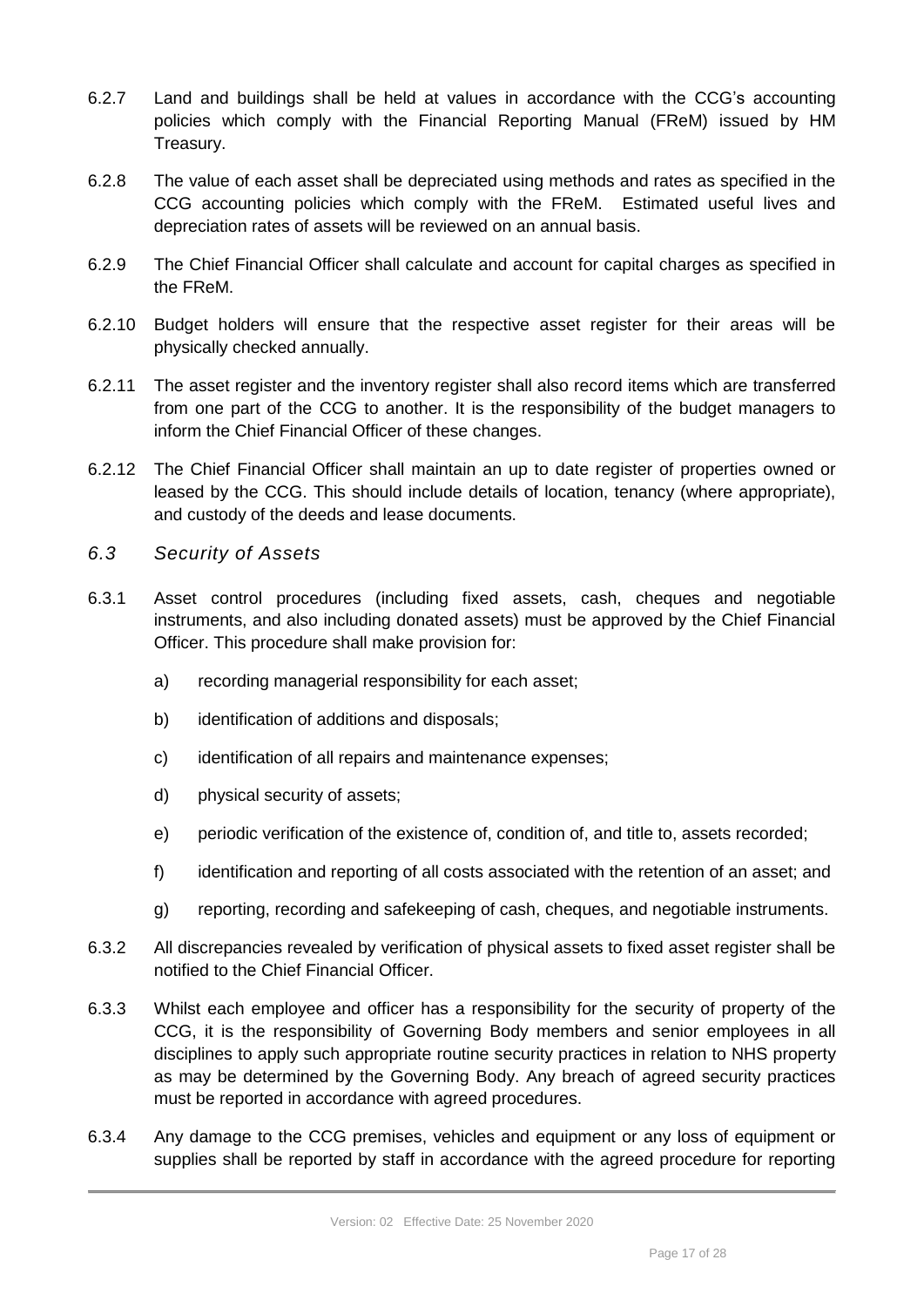losses.

6.3.5 Where practical, assets should be marked CCG property.

# <span id="page-17-0"></span>**7. Payment of staff**

- <span id="page-17-1"></span>*7.1 Processing Payroll*
- 7.1.1 The Chief Financial Officer will ensure arrangements are in place to issue instructions regarding:
	- a) procedures for payment by bank credit, or other method when agreed;
	- b) procedures for the recall of bank credits and other methods of payment;
	- c) maintenance of regular and independent reconciliation of pay control accounts;
	- d) recovery from leavers of any sums of money, including overpayments, due by them to the CCG, which have not been recovered from pay prior to leaving.
- 7.2.2 The Chief Financial Officer is responsible for ensuring the contract with the relevant outsourced service provider covers:
	- a) maintenance of subsidiary records for superannuation, income tax, social security and other authorised deductions from pay;
	- b) security and confidentiality of payroll information;
	- c) the final determination of pay and allowances;
	- d) checks to be applied to completed payroll before and after payment;
	- e) ensuring payment occurs on agreed dates; and,
	- f) arrangements for ensuring compliance with the provisions of the Data Protection Act;
	- g) pay advances and their recovery;
	- h) separation of duties of preparing records and inputs and verifying outputs and payments; and
- 7.2.3 Appropriately nominated managers have delegated responsibility for:
	- a) submitting time records, and other notifications in accordance with agreed timetables;
	- b) completing time records and other notifications in accordance with the Chief Financial Officer's instructions and in the form prescribed by the Chief Financial Officer; and
	- c) submitting leaver/termination forms in the prescribed form immediately upon knowing the effective date of an employee's resignation, termination or retirement. Where an employee fails to report for duty in circumstances that suggest they have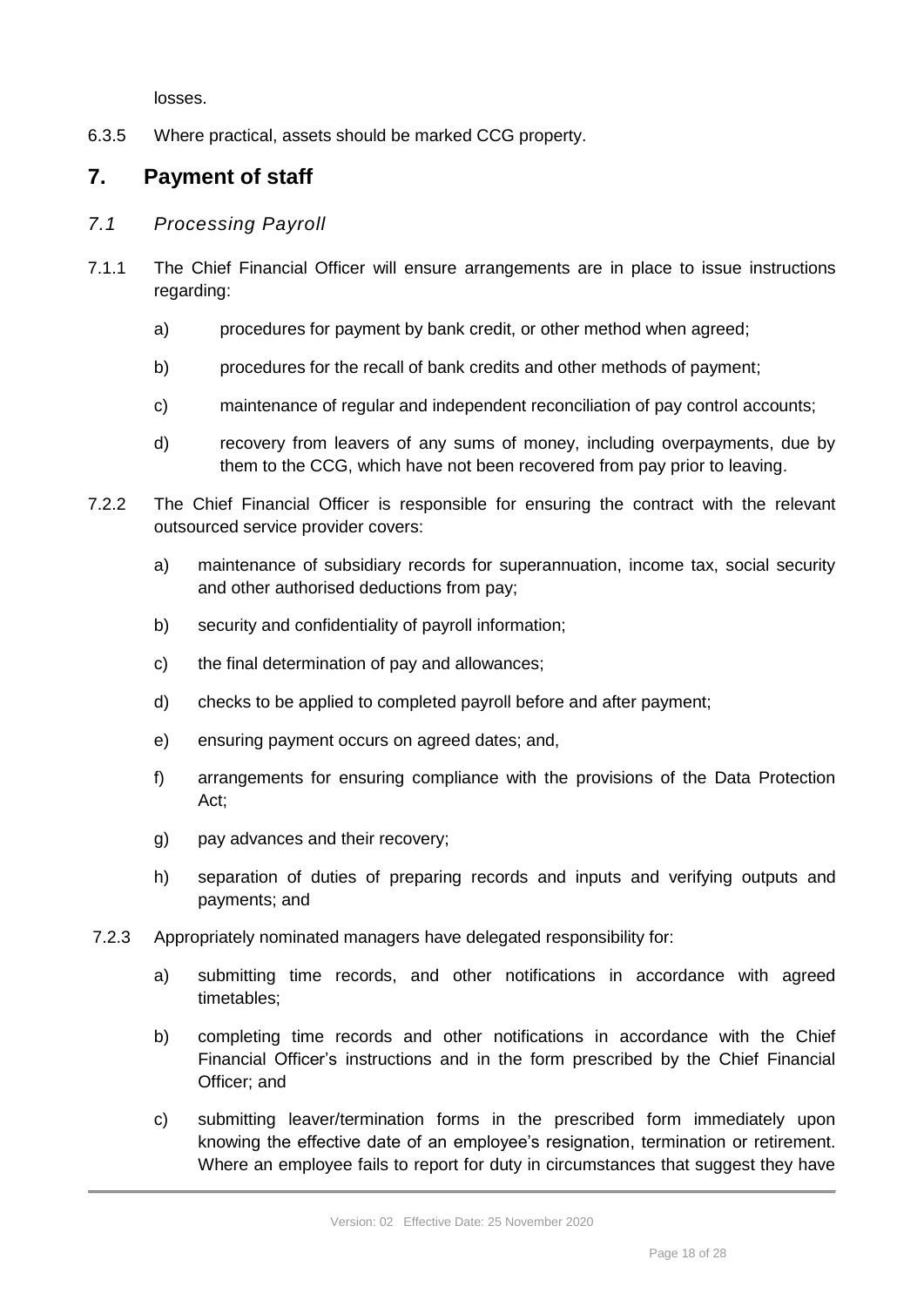left without notice, the Chief Financial Officer must be informed immediately.

- d) the recovery of property from leavers due by them to NHS England.
- 7.2.4 Regardless of the arrangements for providing the payroll service, the Chief Financial Officer shall ensure that the chosen method is supported by appropriate (contracted) terms and conditions, adequate internal controls and audit and review procedures, and that suitable arrangements are made for the collection of payroll deductions and payment of these to appropriate bodies.

## <span id="page-18-0"></span>**8. Payment of Accounts**

- 8.1 The Chief Financial Officer shall be responsible for the prompt payment of accounts and claims. The term "payment" includes any arrangements established to settle payments upon a non-cash basis. Payment of contract invoices shall be in accordance with contract terms. All payments shall comply with the Government's policy on prompt payment.
- 8.2 All authorised officers shall inform the Chief Financial Officer promptly of all money payable by the CCG arising from transactions which they initiate, including contracts, leases, tenancy agreements and other transactions.
- 8.3 The Chief Financial Officer shall be responsible for maintaining a system for the verification, recording and payment of all accounts payable by the CCG. This system will incorporate an approved officer's signatory list of the budget holders, budget managers and their deputies who are authorised to certify the following:
	- a) goods have been duly received, examined, are in accordance with specification and order, are satisfactory and that the prices are correct;
	- b) work done or services rendered have been satisfactorily carried out in accordance with the order; that, where applicable, the materials used were of the requisite standard and that the charges are correct;
	- c) in the case of contracts based on the measurement of time, materials or expenses, the time charged is in accordance with the time sheets, that the rates of labour are in accordance with appropriate rates, that the materials have been checked with regard to quantity, quality and price and that the charges for the use of vehicles, plant and machinery have been examined;
	- d) where appropriate, the expenditure is in accordance with regulations and that all necessary authorisations have been obtained; and
	- e) the account is arithmetically correct and is in order for payment.
- 8.4 Appropriate prepayments will be permitted for instances relating to payments for rent, maintenance contracts and in those instances, where, as standard business practice demands, nominal prepayments are required (e.g. training, publications). Prepayments which fall outside the above categories are only permitted where exceptional circumstances apply. In such instances:
	- a) the appropriate Director must be able to provide on request, in the form of a written report, a case setting out all relevant circumstances of the prepayment including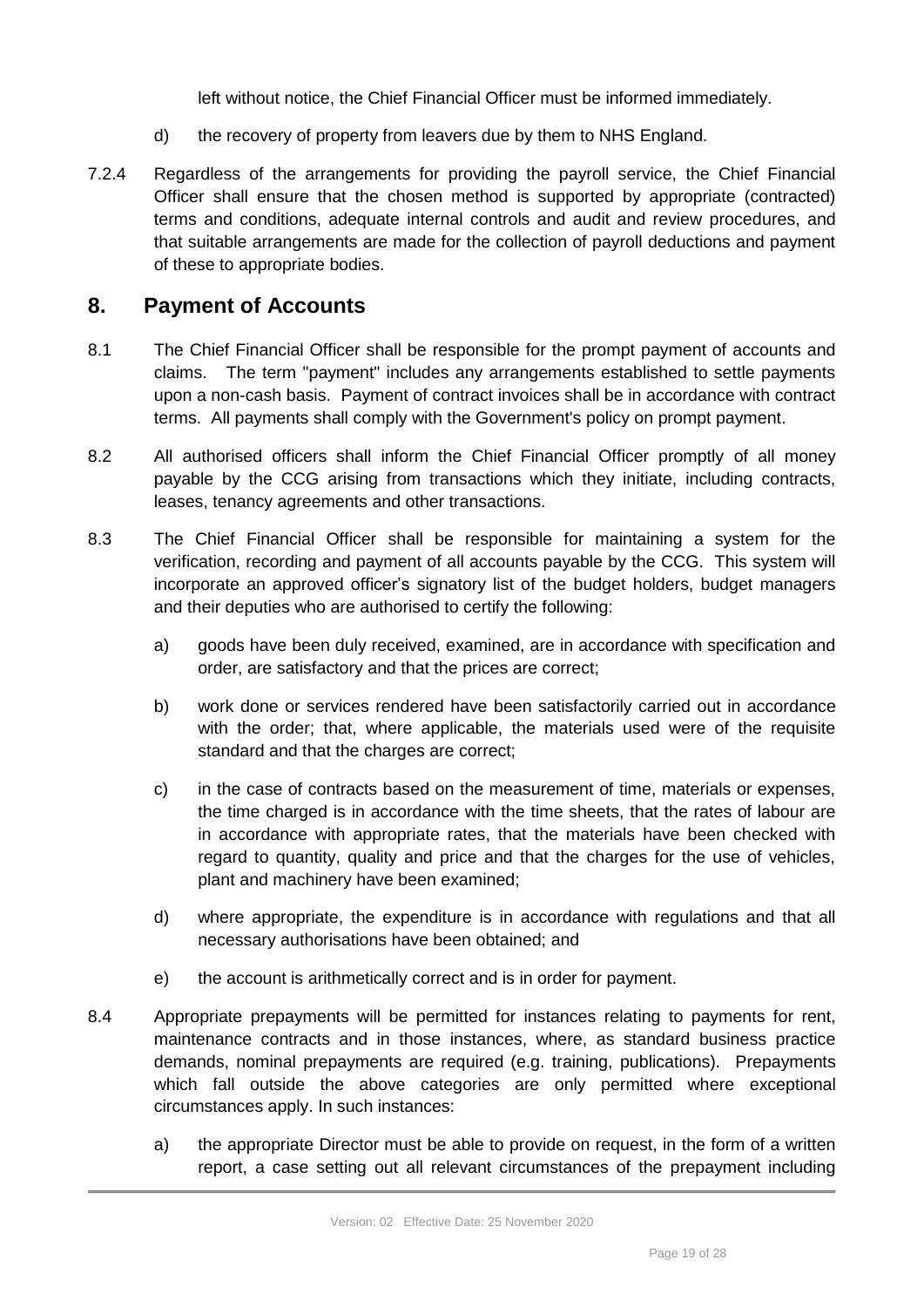evidence of due diligence and appropriate risk mitigation.

- b) the budget holder is responsible for ensuring that all items due under a prepayment contract are received and must immediately inform the appropriate Director or Chief Finance Officer if problems are encountered.
- 8.5 Where an officer certifying accounts relies upon other officers to do preliminary checking, wherever possible, the officer certifying accounts will ensure that those who check delivery or execution of work, act independently of those who have placed orders and negotiated prices and terms.
- 8.6 In the case of contracts which require payment to be made on account, during progress of the works, the Chief Financial Officer shall make payment on receipt of a certificate from the appropriate qualified officer or outside consultant. Without prejudice to the responsibility of any consultant, a contractor's account shall be subjected to such financial examination by the Chief Financial Officer and such general examination by appropriately qualified officers as may be considered necessary, before the person responsible to the CCG for the contract, issues the final certificate.
- 8.7 The Chief Financial Officer shall ensure that payment for goods and services is made only when the goods and services have been properly received.

## <span id="page-19-0"></span>**9. Tendering and Quotations**

9.1 The tendering policies and rules shall be applied in accordance with the CCG Procurement Policy.

# <span id="page-19-1"></span>**10. Contracting and Purchasing**

- 10.1 Any goods and services procured via an order shall be ordered on an official order document.
- 10.2 Official orders shall be consecutively numbered, in a form approved by the Chief Financial Officer and shall include such information concerning prices or costs as required. The order shall incorporate an obligation on the supplier/contractor to comply with the NHS LCCG or other relevant Terms and Conditions of Purchase (such as Buying Solutions).
- 10.3 Requisitions shall be approved only by officers authorised by the Accountable Officer. The list of authorised officers shall be maintained for management control purposes by the Chief Financial Officer.
- 10.4 Details of all orders placed should be available to the Chief Financial Officer either in paper form or accessible through a computerised accounts payable system.
- 10.5 The Chief Financial Officer should ensure that appropriate delegation arrangements are in existence to ensure that no order is issued for any item for which there is no budget provision. In exceptional circumstances, senior officers, acting only with the express approval of the Accountable Officer, may issue an order where there is no budget provision.
- 10.6 Orders shall not be placed in a manner devised to avoid the financial limits specified by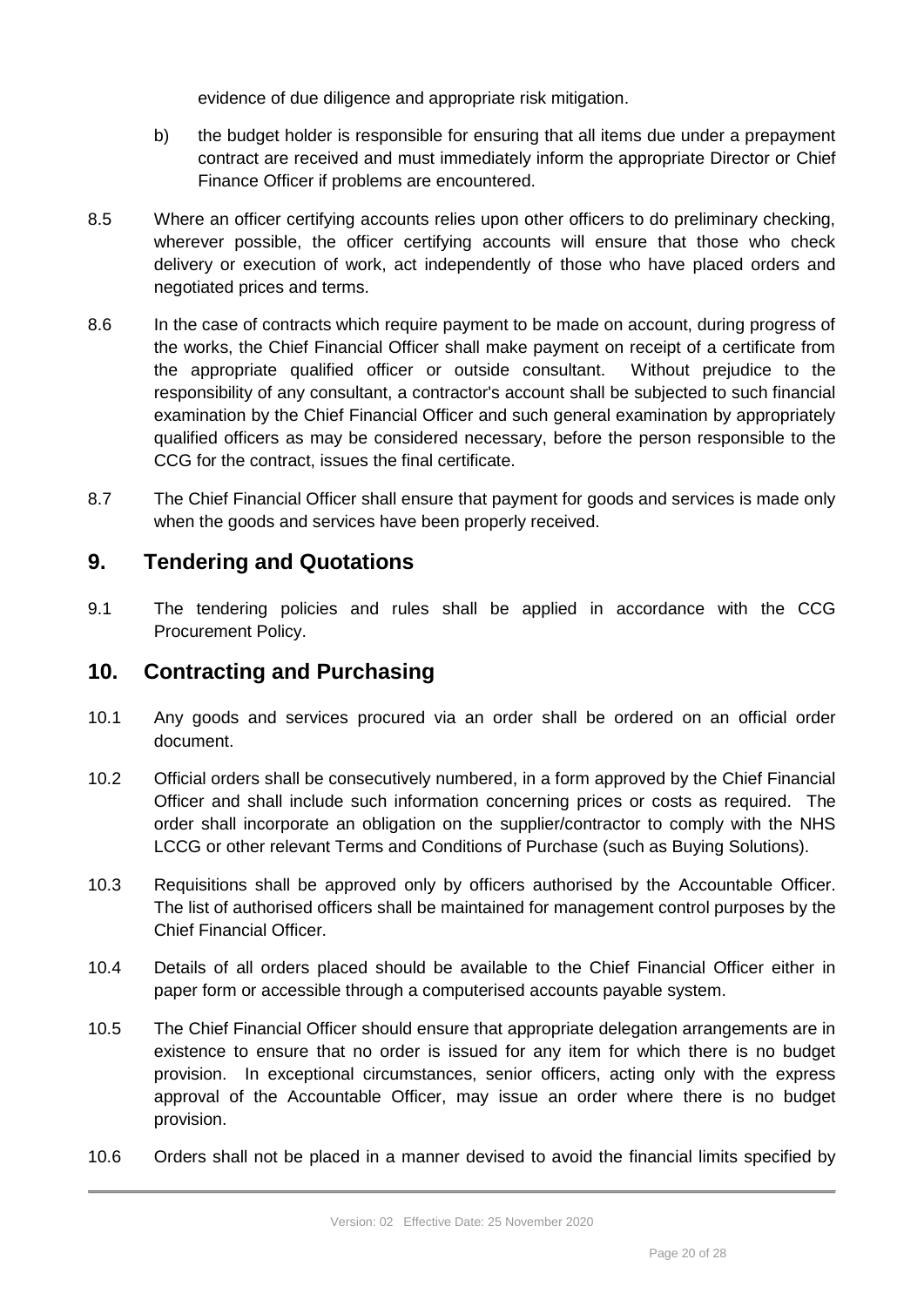the CCG.

- 10.7 No order shall be issued for any item or items for which an offer of gifts, reward or benefit has been made to staff. The offer and receipt of gifts and hospitality shall be recorded in a register of gifts and hospitality, in accordance with CCG's Standards of Business Conduct Policy.
- 10.8 Goods are not to be taken on trial or loan in circumstances that could commit the CCG to a future uncompetitive price.

## <span id="page-20-0"></span>**11. Terms of Service, Allowances and Payment of Members of the NHS Governing Board and Employees**

- <span id="page-20-1"></span>*11.1 Remuneration and terms of service*
- 11.1.1 In accordance with SOs the Governing Body shall establish a Remuneration and Nomination Committee, with clearly defined terms of reference, specifying which posts fall within its area of responsibility, its composition, and the arrangements for reporting.
- 11.1.2 The Committee will:
	- a) Determine the terms and conditions, remuneration and travelling or other allowances to Governing Body members, Executive Directors and Clinical Leads, including pensions and gratuities. The Committee will also make recommendations to the CCG Governing Body on determinations about the terms and conditions, remuneration, and travelling or other allowances for employees and for people who provide services to the CCG, and determinations about allowances under any pension scheme it might establish as an alternative to the NHS pension scheme. In addition the CCG Governing Body has delegated the following functions to its Remuneration Committee:
	- b) Make recommendations to the Governing Body on specific policies relating to staff remuneration and benefits
	- c) Approval of individual redundancy applications
	- d) Determining the remuneration and conditions of service of the senior team
	- e) Reviewing the performance of the Accountable Officer and other senior team members and determining annual salary awards, if appropriate
	- f) Considering the severance payments of the Accountable Officer and usually other senior staff, seeking HM Treasury approval as appropriate in accordance with the guidance 'Managing Public Money' (available on the [www.hm-treasury.gov.uk](http://www.hm-treasury.gov.uk/) website)
- 11.1.3 The Committee shall report in writing to the Governing Body the basis for its recommendations. The Governing Body shall use the report as the basis for their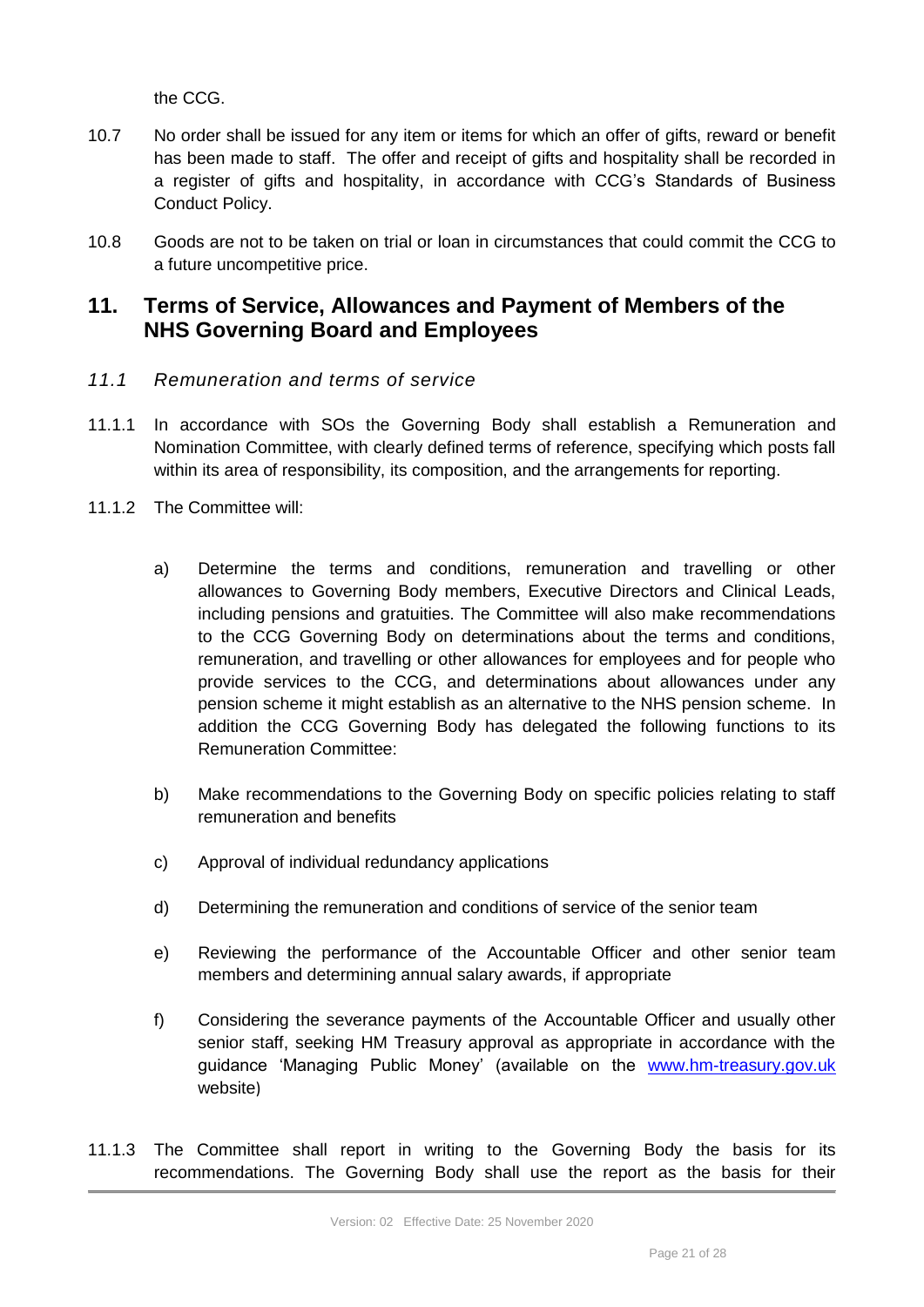decisions, but remain accountable for taking decisions on the remuneration and terms of service of officer members. Minutes of the Governing Body's meetings should record such decisions.

- 11.1.4 The Governing Body will consider and need to approve proposals presented by the Accountable Officer for the setting of remuneration and conditions of service for those employees and officers not covered by the Committee.
- 11.1.5 The CCG will pay allowances to the Chairman and non-officer members of the Governing Body in accordance with terms agreed by the LCCG remuneration and Nomination **Committee**
- <span id="page-21-0"></span>*11.2 Funded Establishment*
- 11.2.1 The manpower plans incorporated within the annual budget will form the funded establishment.
- 11.2.2 The funded establishment of any department may not be varied where it results in the budget holder exceeding their delegated budget without the approval of the Accountable Officer.

#### <span id="page-21-1"></span>*11.3 Staff Appointments*

- 11.3.1 Members of the Governing Body and other employees may only engage, re-engage, or re-grade employees, either on a permanent or temporary nature, or hire agency staff, or agree to changes in any aspect of remuneration in accordance with the approved Operational Scheme of Delegation and within the limit of their approved budget and funded establishment.
- 11.3.2 The Governing Body will approve procedures presented by the Accountable Officer for the determination of commencing pay rates, conditions of service, etc., for employees.
- <span id="page-21-2"></span>*11.4 Contracts of Employment*
- 11.4.1 The Governing Body shall delegate responsibility to an officer for:
	- a) ensuring that all employees are issued with a Contract of Employment in a form approved by the Governing Body and which complies with employment legislation; and
	- b) dealing with variations to, or termination of, contracts of employment.

## <span id="page-21-3"></span>**12. Non - Pay Expenditure**

- 12.1 The Governing Body will approve the level of non-pay expenditure on an annual basis and the Accountable Officer will determine the level of delegation to budget holders and managers.
- 12.2 The Chief Financial Officer will set out: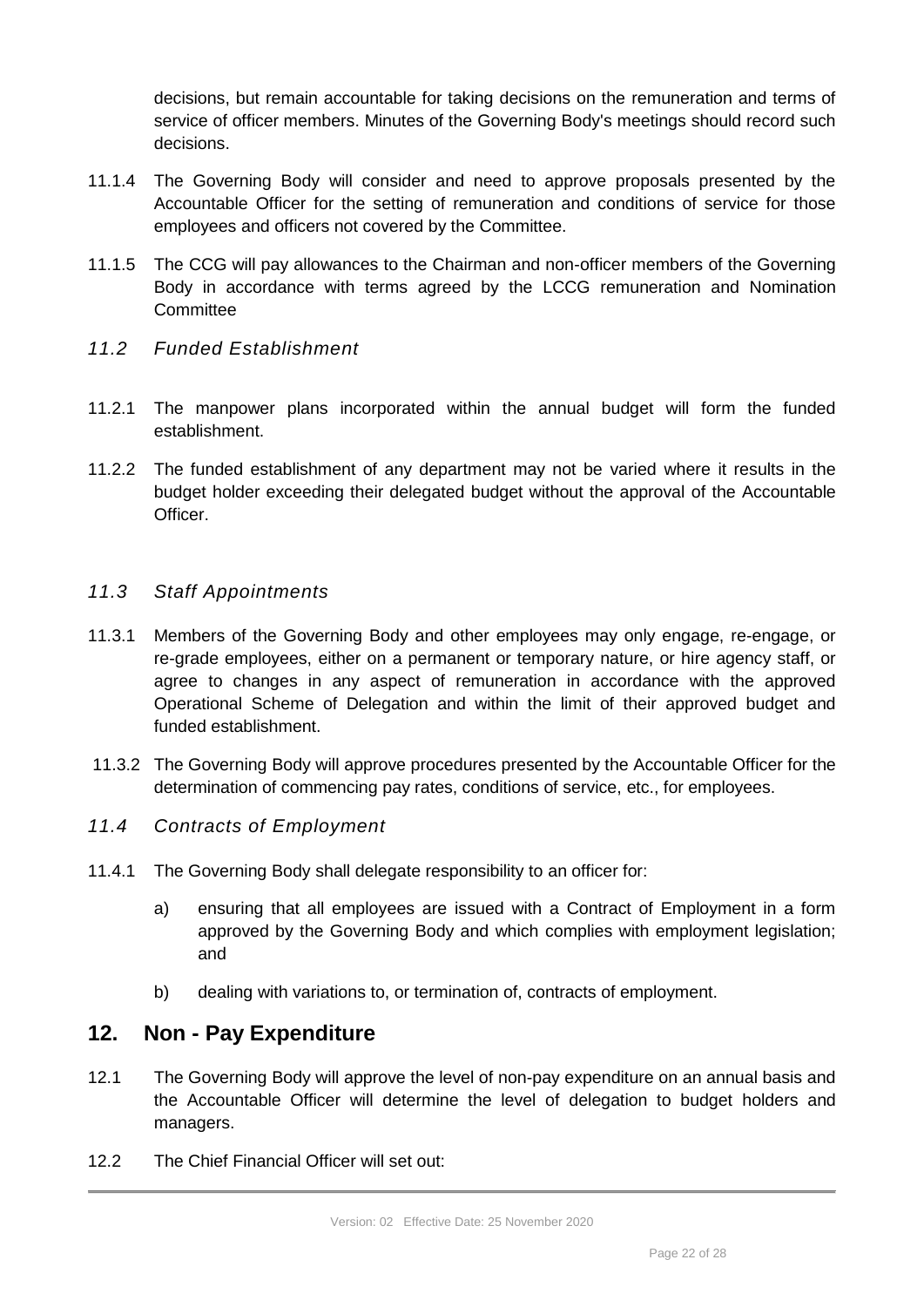- a) the list of budget holders and managers who are authorised to place requisitions for the supply of goods and services; and
- b) the maximum level of each requisition and the system for authorisation above that level.
- 12.3 The Chief Financial Officer shall set out procedures on the seeking of professional advice regarding the supply of goods and services.

## <span id="page-22-0"></span>**13. Stores and Receipt of Goods**

- <span id="page-22-1"></span>*13.1 General Position*
- 13.1.1 Stores, defined in terms of controlled stores and departmental stores (for immediate use) should be:
	- a) kept to a minimum;
	- b) subjected to annual stock take;
	- c) valued at the lower of cost and net realisable value.
- <span id="page-22-2"></span>*13.2 Control of Stores, Stocktaking, Condemnations and Disposal*
- 13.2.1 Subject to the responsibility of the Chief Financial Officer for the systems of control, overall responsibility for the control of stores shall be delegated to an employee by the Chief Finance Officer. The day-to-day responsibility may be delegated to departmental employees and stores managers/keepers, subject to such delegation being entered in a record available to the Chief Financial Officer.
- 13.2.2 The responsibility for security arrangements and the custody of keys for any stores and locations shall be clearly defined in writing by the designated manager/officer. Wherever practicable, stocks should be marked as health service property.
- 13.2.3 The Chief Financial Officer shall set out procedures and systems to regulate the stores including records for receipt of goods, issues, and returns to stores, and losses.
- 13.2.4 Stocktaking arrangements shall be agreed with the Chief Financial Officer and there shall be a physical check covering all items in store at least once a year.
- 13.2.5 Where a complete system of stores control is not justified, alternative arrangements shall require the approval of the Chief Financial Officer.
- 13.2.6 The designated manager/officer shall be responsible for a system approved by the Chief Financial Officer for a review of slow moving and obsolete items and for condemnation, disposal, and replacement of all unserviceable articles. The designated officer shall report to the Chief Financial Officer any evidence of significant overstocking and of any negligence or malpractice. Procedures for the disposal of obsolete stock shall follow the procedures set out for disposal of all surplus and obsolete goods.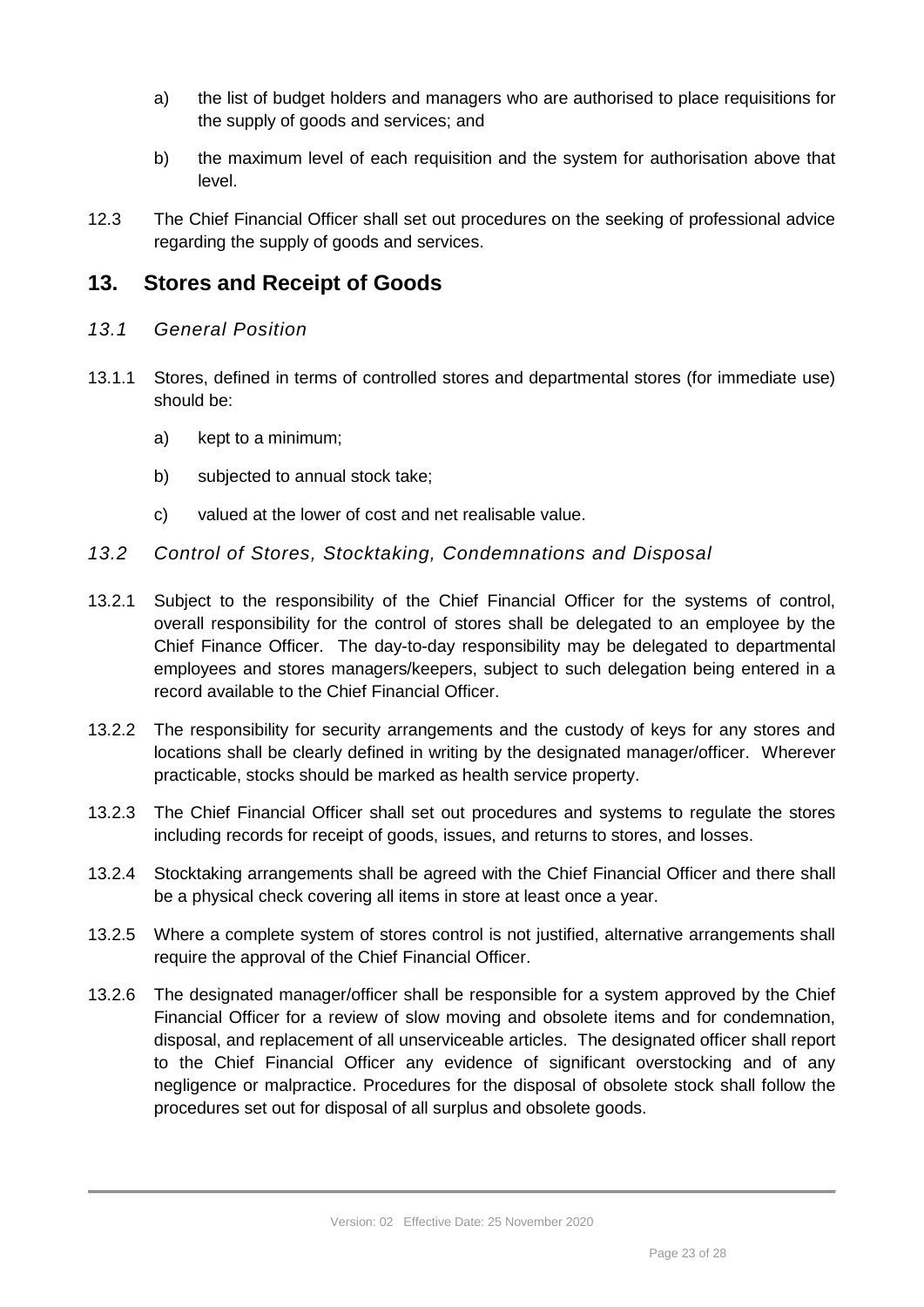# <span id="page-23-0"></span>**14. Disposals and Condemnations, Losses and Special Payments**

### <span id="page-23-1"></span>*14.1 Disposals and Condemnations*

- 14.1.1 The Chief Financial Officer must prepare detailed procedures for the disposal of assets including condemnations, and ensure that these are notified to managers.
- 14.1.2 When it is decided to dispose of a CCG asset, the Head of Department or authorised deputy will determine and advise the Chief Financial Officer of the estimated market value of the item, taking account of professional advice where appropriate.
- 14.1.3 All unserviceable articles shall be:
	- a) condemned or otherwise disposed of by an employee authorised for that purpose by the Chief Financial Officer; and
	- b) recorded by the condemning officer in a form approved by the Chief Financial Officer which will indicate whether the articles are to be converted, destroyed or otherwise disposed of. All entries shall be confirmed by the countersignature of a second employee authorised for the purpose by the Chief Financial Officer.
- 14.1.4 The Condemning Officer shall satisfy himself as to whether or not there is evidence of negligence in use and shall report any such evidence to the Chief Financial Officer who will take the appropriate action.
- <span id="page-23-2"></span>*14.2 Losses and Special Payments*
- 14.2.1 The Chief Financial Officer must prepare procedural instructions on the recording of and accounting for condemnations, losses, and special payments.
- 14.2.2 Any employee or officer discovering or suspecting a loss of any kind must either immediately inform their Head of Department, who must immediately inform the Accountable Officer and the Chief Financial Officer, or inform an officer charged with responsibility for responding to concerns involving loss. This officer will then appropriately inform the Chief Financial Officer and/or Accountable Officer. Where a criminal offence is suspected, the Chief Financial Officer must immediately inform the police, if theft or arson is involved. In cases of fraud and corruption, or of anomalies which may indicate fraud or corruption, the Chief Financial Officer must inform the External Auditor and the CCG's Counter Fraud.
- 14.2.3 For losses apparently caused by theft, arson, neglect of duty or gross carelessness, except if trivial, the Chief Financial Officer must immediately notify the:
	- a) Governing Body; and
	- b) External Auditor.
- 14.2.4 Within limits delegated to it by the Department of Health and Social Care, the Governing Body shall approve the writing-off of losses.
- 14.2.5 The Chief Financial Officer shall be authorised to take any necessary steps to safeguard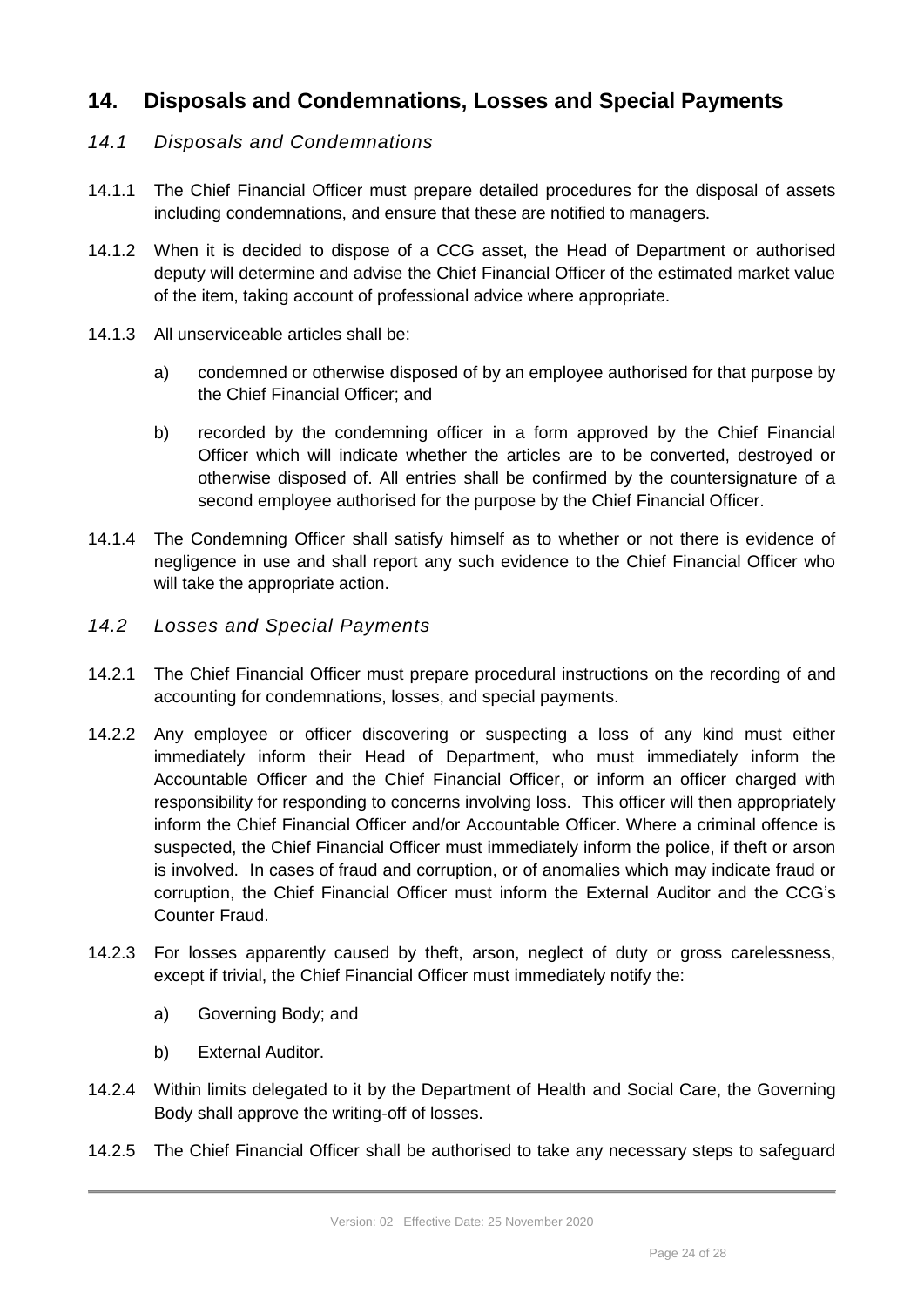the Governing Body interests in bankruptcies and company liquidations.

- 14.2.6 For any loss, the Chief Financial Officer should consider whether any insurance claim can be made.
- 14.2.7 The Chief financial officer shall maintain a losses and special payments register in which write-off action is recorded.
- 14.2.8 No special payments exceeding delegated limits shall be made without the prior approval of the Department of Health and Social Care.
- 14.2.9 All losses and special payments must be reported to the Audit Committee at every meeting.

## <span id="page-24-0"></span>**15. Information Technology**

#### <span id="page-24-1"></span>*15.1 General*

- 15.1.1 In order to ensure compatibility and compliance with the CCG's IT strategy, no computer hardware, software or facility will be procured without the authorisation of an officer specifically appointed by the Accountable Officer.
- <span id="page-24-2"></span>*15.2 Finance Systems*
- 15.2.1 The Chief Financial Officer shall ensure that adequate controls exist such that the finance computer operation is separated from development, maintenance and amendment.
- 15.2.2 The Chief Financial Officer and an officer specifically appointed by the Accountable Officer shall ensure that an adequate management (audit) trail exists through the computerised finance system.
- 15.2.3 The Chief Financial Officer shall satisfy himself that new financial systems and amendments to current financial systems are developed in a controlled manner and thoroughly tested prior to implementation.

## <span id="page-24-3"></span>**16. Information Governance**

- 16.1 The Accountable Officer shall be responsible for ensuring that the CCG has registered with the Information Commissioner's Office for compliance with the Data Protection Act 2018 and shall ensure that information is published and maintained in accordance with the requirements of the Freedom of Information Act 2000 (FOI).
- 16.2 The Accountable Officer shall be ultimately responsible for the publishing and maintenance of a Freedom of Information Scheme.
- 16.3 The Accountable Officer shall be ultimately responsible for the appointment of a Caldicott Guardian for patient information.
- 16.4 The Chief Financial Officer shall be primarily responsible for the accuracy and security of the computerised financial data of the CCG in accordance with security retention and Data Protection policies as defined by the officer designated for this purpose by the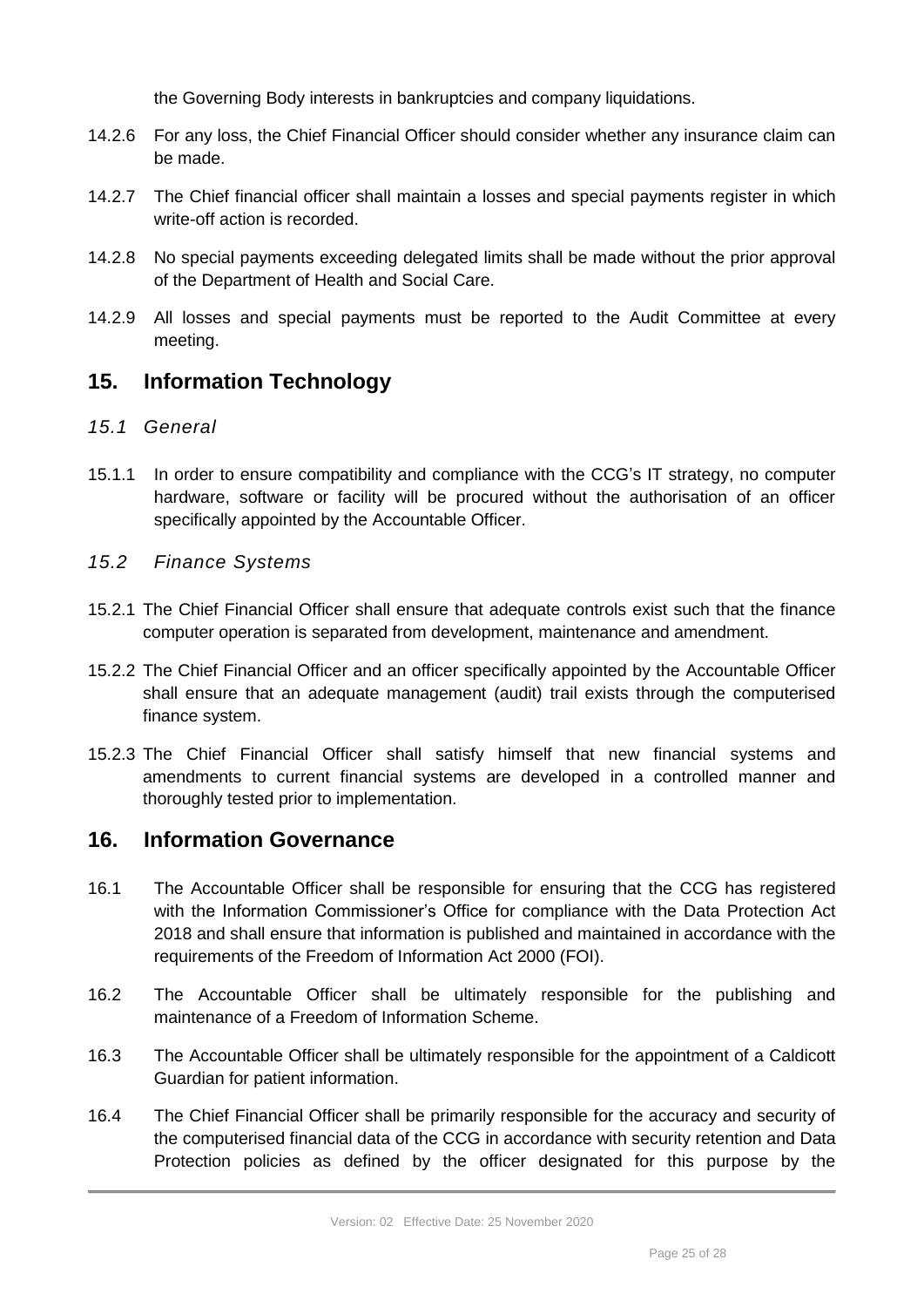Accountable Officer.

- 16.5 An officer specifically appointed by the Accountable Body shall devise and implement any necessary procedures to ensure adequate protection of the CCGs manual and computer data, programs and hardware for which the Accountable Officer is responsible, from accidental or intentional disclosure to unauthorised persons, deletion or modification, theft or damage, having due regard for the Data Protection Acts and any defined NHS-wide security requirements.
- 16.6 An officer specifically appointed by the Accountable Officer shall ensure that adequate controls exist over data entry, processing, storage, transmission and output to ensure security, privacy, accuracy, completeness, and timeliness of all CCG financial systems and data as well as the efficient and effective operation of the system.
- 16.7 The Chief Financial Officer shall ensure that contracts for computing services for financial applications with another agency shall clearly define the responsibility of all parties for the security, privacy, accuracy, completeness, and timeliness of data during processing transmission and storage. The contract should also ensure rights of access for audit purposes.
- 16.8 Where another agency provides a computer service for financial applications, the Chief Financial Officer shall periodically seek assurances that adequate controls as outlined above are in operation.
- 16.9 The Chief Financial Officer and an officer specifically appointed by the Accountable Officer shall ensure that adequate controls exist to maintain the security, privacy, accuracy and completeness of financial data sent over transmission networks.

## <span id="page-25-0"></span>**17. Retention of Documents**

- 17.1 The Accountable Officer shall be responsible for maintaining archives for all documents required to be retained in accordance with Department of Health and Social Care guidelines.
- 17.2 The documents held in archive shall be capable of retrieval by persons authorised by the Chief Financial Officer.
- 17.3 Documents held in accordance with Department of Health and Social Care guidance shall only be destroyed at the express instigation of the Accountable Officer. Records shall be maintained of all documents so destroyed.

## <span id="page-25-1"></span>**18. Risk Management and Insurance**

- 18.1 The Accountable Officer shall ensure that the CCG has a risk management strategy and assurance framework, in accordance with current Department of Health and Social Care requirements, which must be approved and monitored by the Governing Body.
- 18.2 The Audit Committee will oversee the management of the assurance framework ensuring that it meets the needs of the CCG in being able to identify and reduce risk.
- 18.3 The programme of risk management shall include: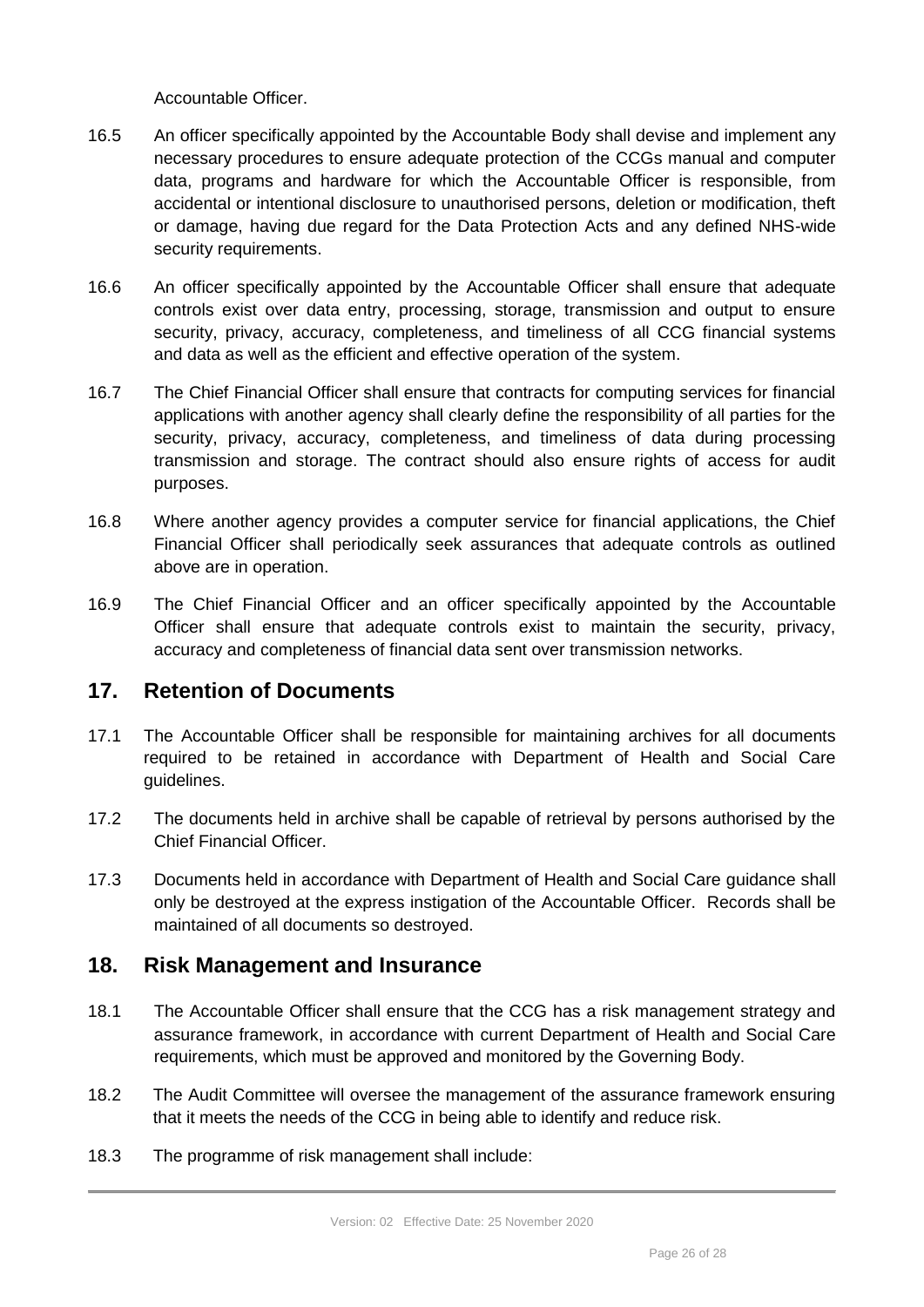- a) a process for identifying and quantifying risks and potential liabilities;
- b) engendering among all levels of staff a positive attitude towards the control of risk;
- c) management processes to ensure all significant risks and potential abilities are addressed including effective systems on internal control, cost effective insurance cover, and decisions on the acceptable level of retained risk;
- d) contingency plans to offset the impact of adverse events;
- e) audit arrangements including; internal audit, health and safety review;
- f) a clear indication of which risks shall be insured;
- g) arrangements to review the risk management programme.
- 18.4 The risk register will be reviewed and updated regularly at the CCG Committees, and then reported to the Audit Committee on a quarterly basis
- 18.5 The existence, integration and evaluation of the above elements will assist in providing a basis to make a statement on the effectiveness of internal control within the Annual Report and Accounts as required by current Department of Health and Social Care guidance.
- 18.6 The Governing Body shall decide if the CCG will insure through the risk pooling schemes administered by NHS Resolution or self-insure for some or all of the risks covered by the risk pooling schemes. If the Governing Body decides not to use the risk pooling schemes for any of the risk areas (clinical, property and employers/third party liability) covered by the scheme this decision shall be reviewed annually.
- 18.7 There is a general prohibition on entering into insurance arrangements with commercial insurers. There are however, three exceptions when the CCG may enter into insurance arrangements with commercial insurers. The exceptions are:
	- a) for insuring motor vehicles owned by the CCG including insuring third party liability arising from there their use;
	- b) where the CCG is involved with a consortium in a Private Finance Initiative contract and the other consortium members require that commercial insurance arrangements are entered into;
	- c) where income generation activities take place. Income generation activities should normally be insured against all risks using commercial insurance. If the income generation activity is also an activity normally carried out by the CCG for a NHS purpose the activity may be covered in the risk pool. Confirmation of coverage in the risk pool must be obtained from NHS Resolution. In any case of doubt concerning a CCG's powers to enter into the commercial insurance arrangements the Chief Financial Officer should consult the Department of **Health**
- 18.8 Where the Governing Body decides to use the risk pooling schemes administered by NHS